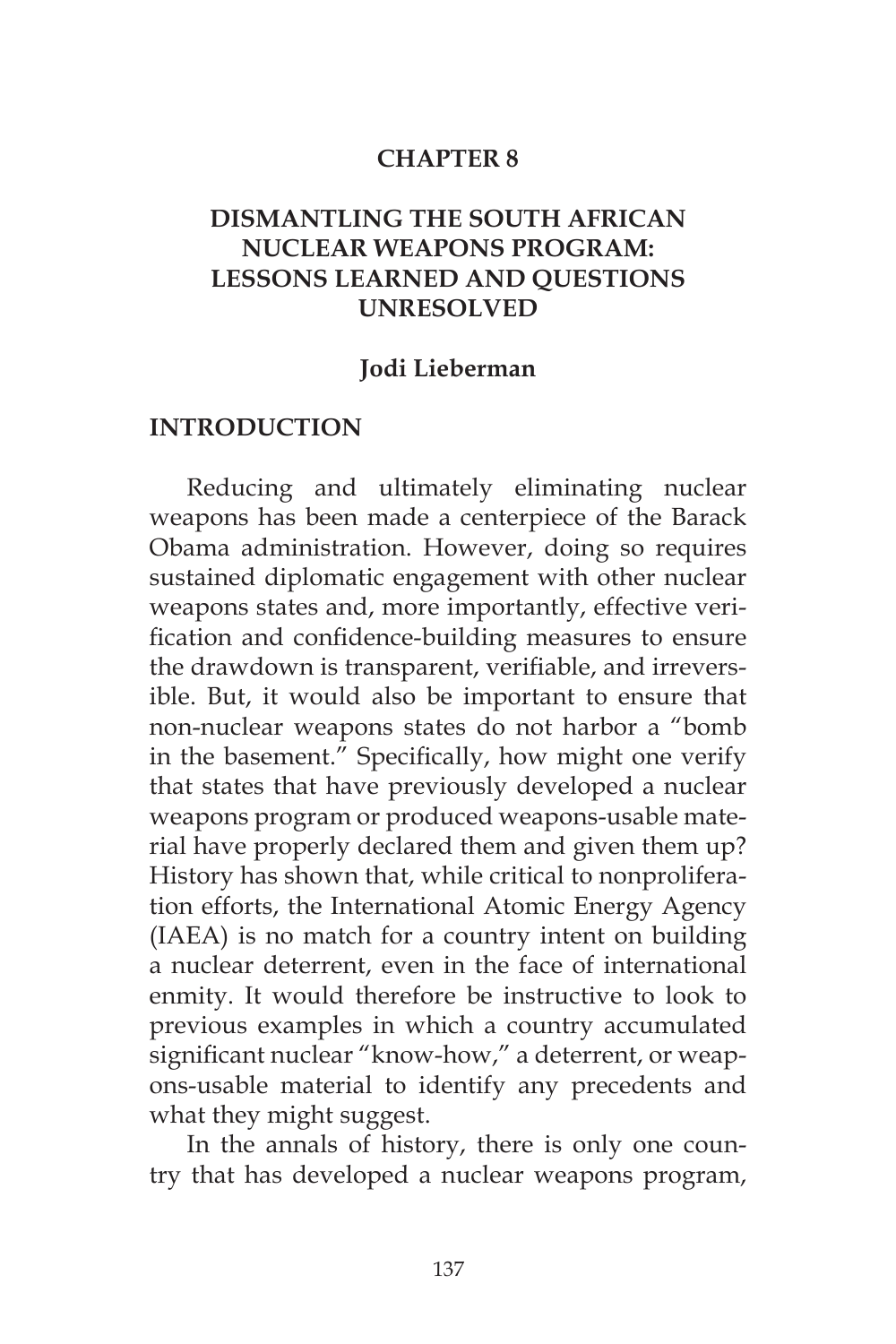a limited nuclear deterrent, and then dismantled that program and declared it for international inspection: South Africa. Between the 1960s and 1989, South Africa developed a limited nuclear deterrent and then opted to dismantle that deterrent, decommission its nuclear weapons complex, down-blend its nuclear weapons fissile material, come clean to the international community, and accede to the Nuclear Non-Proliferation Treaty (NPT) as a non-nuclear weapons state. For many, this was seen by the international community as an extraordinary turn of events, and South Africa has been lauded for these efforts. However, a deeper examination of the South African case raises a number of outstanding questions that beg the question of just how irreversible and transparent the South African disarmament was and how this might complicate current "getting to zero" efforts.

For example, before then-South African President F. W. de Klerk disclosed the nature of his country's nuclear deterrent, the program had been fully dismantled and upwards of 12,000 documents associated with the program destroyed. While some have noted that this was done to ensure that the incoming African National Congress (ANC) government was unable to access nuclear weapons know-how, the document destruction leaves a significant gap in what the world knows about the South African nuclear program 20 years hence. In addition, when IAEA inspectors examined the remains of the South African weapons program and attempted to verify how much weapons-usable highly enriched uranium (HEU) was produced, they were stymied by the significant material imbalances.

While inspectors claim they were able to reconcile those imbalances to within an acceptable level of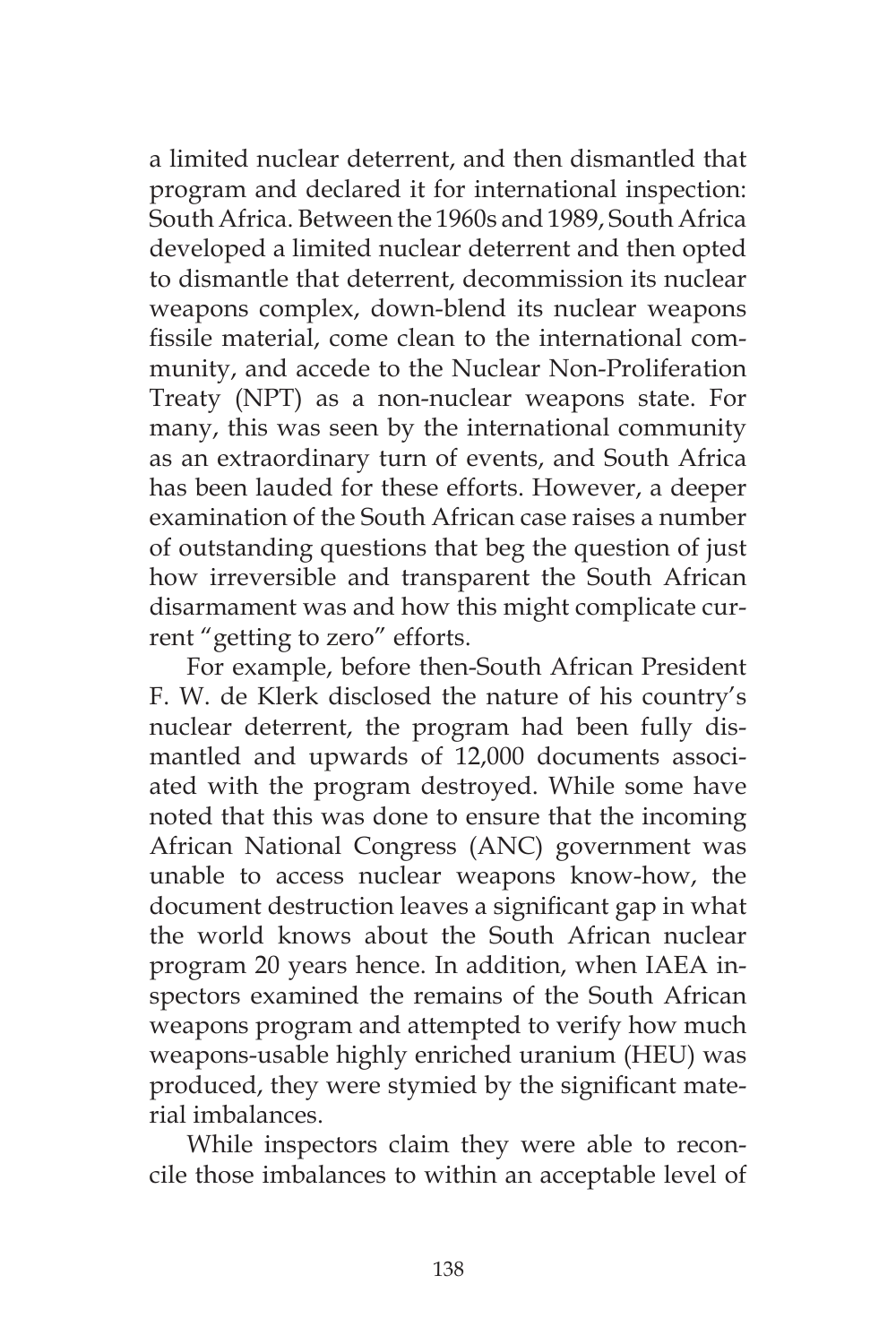confidence, the question remains as to how acceptable that level of confidence is and whether there are unexplained imbalances that remain. These unresolved questions and our limited ability to answer them 20 years later suggests that actions should be taken to clarify the record regarding the South African program and to provide critical lessons as the United States pursues global nuclear weapons disarmament.

# **DETERMINING HISTORICAL PRODUCTION: WHY?**

While the move was considered a beacon of transparency, it is curious that de Klerk ordered the wholesale destruction of all documentation relevant to the nuclear weapons program **before** the IAEA had a chance to verify anything. He clearly knew that, to have credibility, the IAEA would have to be called in to verify the dismantlement and that this would require documentation. If the country really wanted to be transparent, then all relevant records for the enrichment facility would have had to be retained so that the IAEA could determine exactly how much HEU was produced. In fact, there was an IAEA safeguards team in South Africa when de Klerk made his big announcement.

According to the inspection team that led the verification process, there were a lot of unknowns, including being faced with a fuel cycle of indigenous origin, more than 20 years of enrichment activity, and unaccounted-for tails material that the South African government did not bother to measure. Even Waldo Stumpf, who actually ran the Atomic Energy Corporation of South Africa (AEC), has stated that: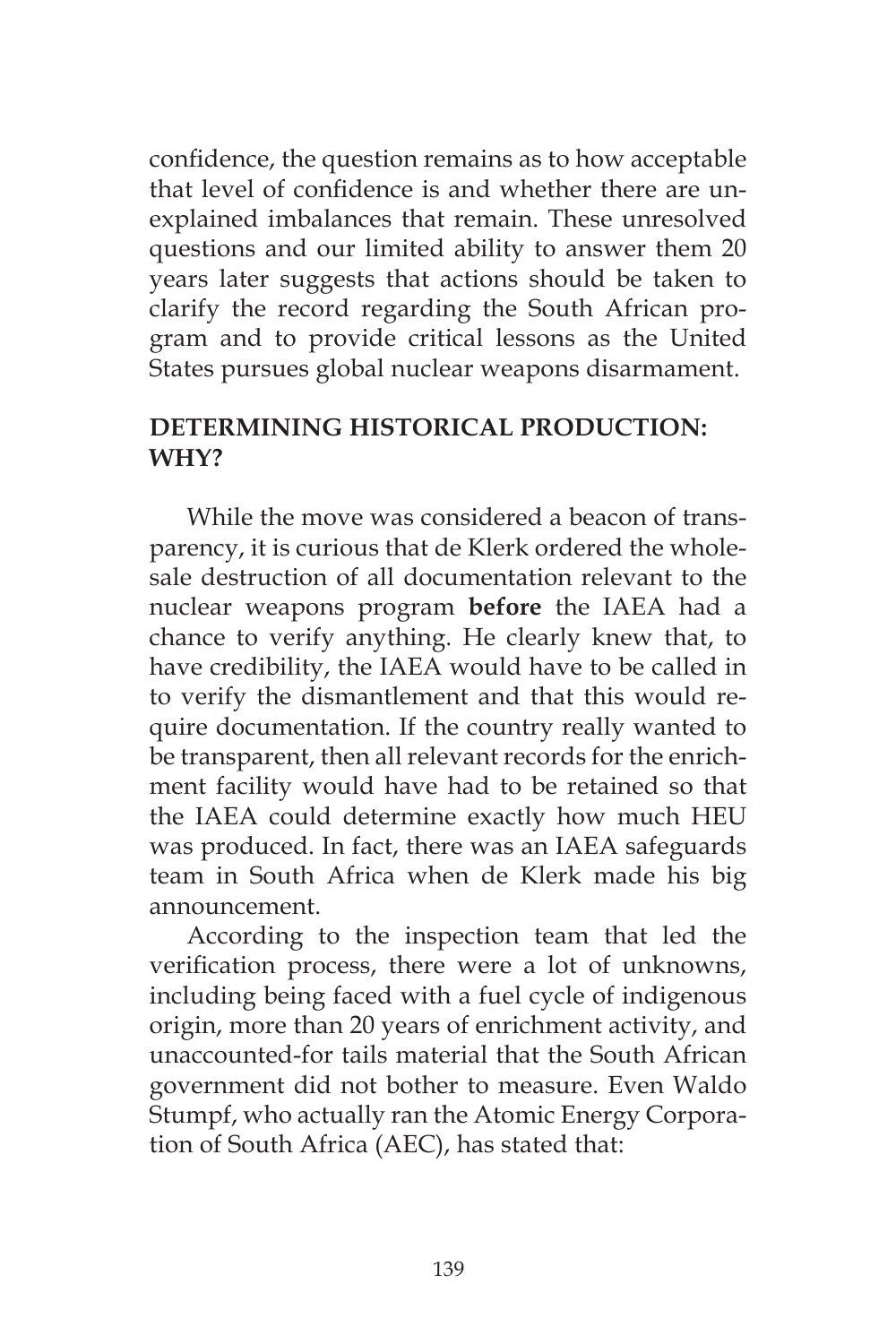. . . the verification of the HEU output of the pilot enrichment plant against the natural uranium inputs, depleted uranium outputs and in-process losses posed a particularly difficult problem as far more U-235 is present in the more than 270 depleted UF6 cylinders than HEU.<sup>1</sup>

Why would Stumpf, who presumably was privy to all the relevant details of the fuel cycle as head of the AEC, declare that the verification process was challenging? Did the South Africans keep poor records? Did Stumpf believe that full dismantlement of the nuclear weapons facilities before the IAEA could get to them was a bad idea but was unable to say so publically?

It is also notable that, prior to the 1993 disclosure, the South African government used extensive cover stories and a deception plan to ensure that the IAEA, other governments, and the public were unable to discover the real nature of its "civilian" nuclear program. Those cover stories were used even while the IAEA was on the ground at the time of the de Klerk disclosure; AEC employees were instructed to lie to inspectors about various undeclared facilities that the team observed while there. So, it is questionable the extent to which the government was able to gain any credibility with the IAEA inspectors, having previously lied to them, in the aftermath of the big reveal. Further, any calculations about production and existing stocks of HEU in the public domain were done by extrapolation and assumption. Even the U.S. intelligence agencies were unable to verify the amount of material the South African government had in its complex.

To complicate matters, the IAEA will not disclose information about inspections in any member state; the information is deemed "safeguards confidential."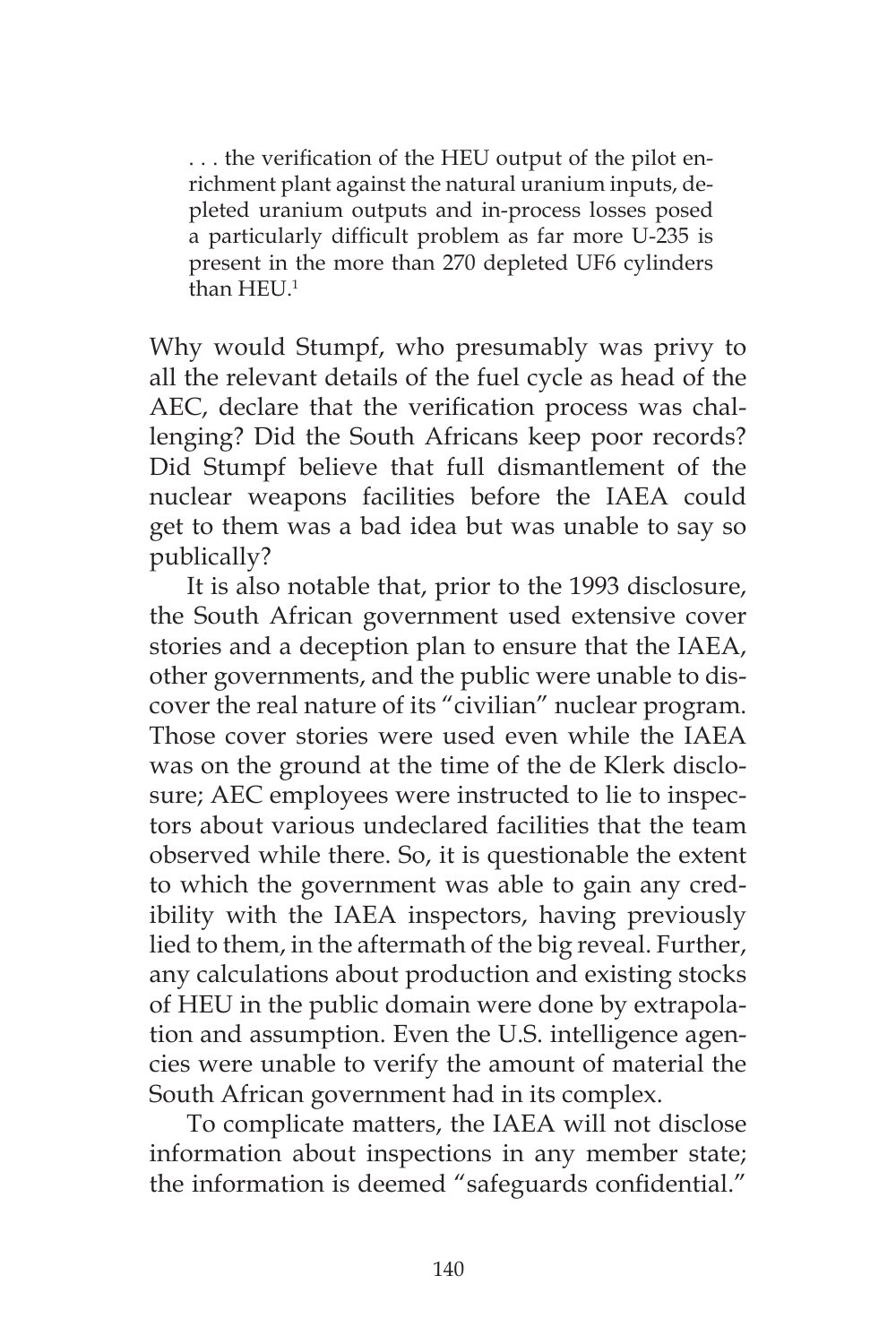This is done to protect the nuclear expertise and the security of the country as well as the credibility of the IAEA to be an objective arbiter. Given the public nature of the South African disclosure, it is unclear if member states received a classified briefing to provide the details of the South African nuclear weapons program. It may have been left to the host country to make inspection information public, if at all. But, in the more than 20 years since its nuclear program was dismantled, the South African government has yet to disclose how much weapons-grade material it produced or where it came from, whether any of that technology or expertise was gained as the result of outside assistance, and exactly what became of the HEU.

After the 1993 disclosure, speculation was rife as to how much HEU its enrichment facility has produced. At the time, the South African government did not publically reveal how much HEU it had produced or that it had on hand, saying that not doing so was in the interest of nonproliferation and because the material was being stored at a single location. However, because it has disclosed that it had six gun-type nuclear devices, as well as other relevant information, analysts had to speculate as to how much HEU was involved. One estimate, calculated based on the amount of enrichment plant feed material, enriched product, depleted uranium tails, and separative work, concluded that South Africa had 731 (plus or minus 24 kilograms) of 90 percent enriched uranium, or enough material to build 12 Hiroshima-type fission bombs.<sup>2</sup> At the time, the IAEA was stymied with coming up with accurate material balances because, while the South African Atomic Energy Corporation "made precise measurements of the amount of HEU and LEU, and the U-235 assays of each,"3 they paid little attention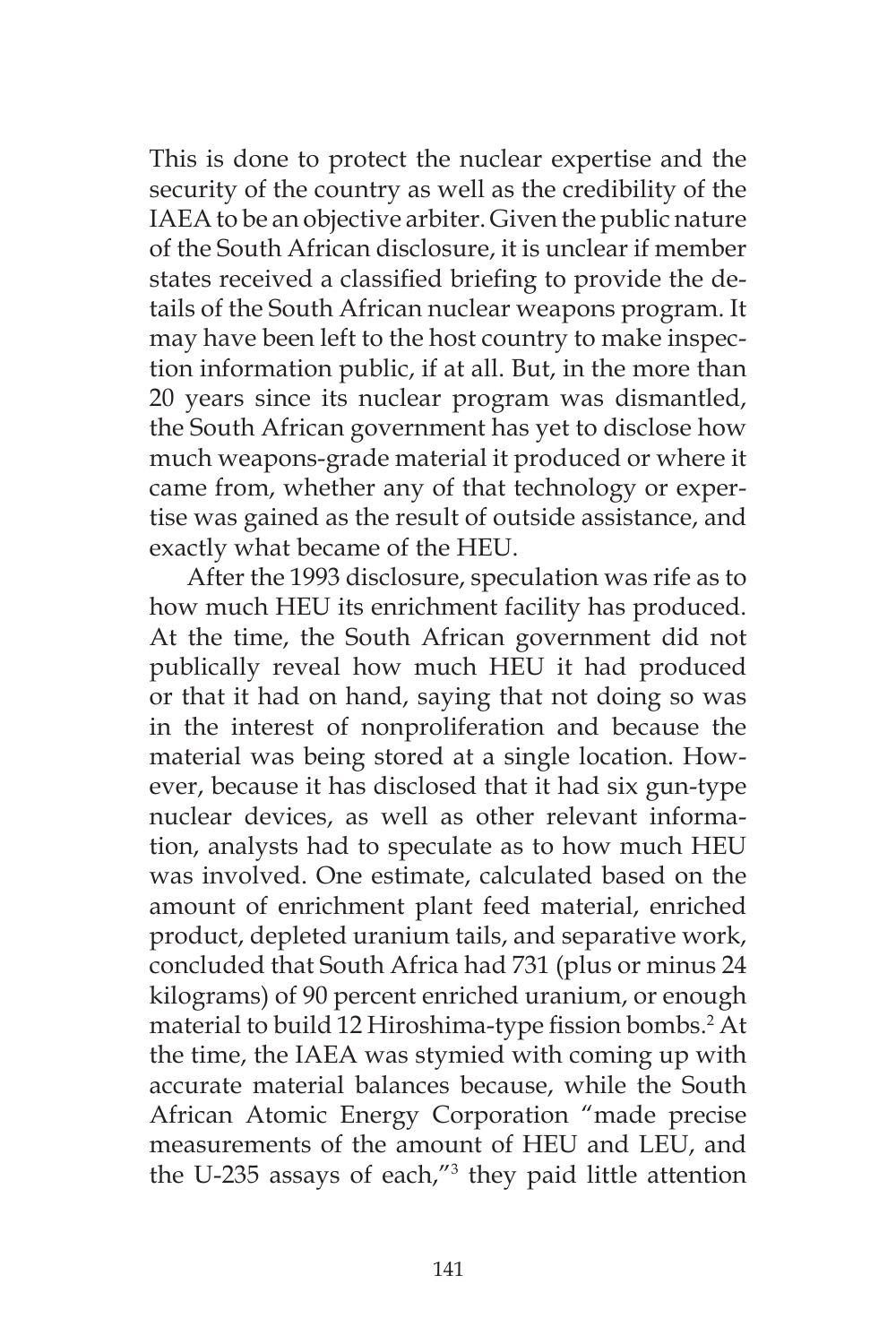to the depleted uranium (DU) tails. The tails, which were stored as UF6 in more than 600 cylinders, were not weighed or assayed accurately because, according to the South African government, they were of no economic value. The unaccounted for tails created a significant amount of uncertainty in the calculated HEU inventory. It is unclear why the AEC did not adequately keep track of the DU tails material. Perhaps they knew that this would be an important part of reconciling the actual throughput and production of HEU, should the program ever come to light. Was the sloppy record keeping, coupled with the extensive document destruction, part of an elaborate ruse to insert enough uncertainty in the accounting process to make it just credible enough to satisfy the IAEA inspectors and the member states?

After nearly 20 inspection missions, the IAEA alleged that it was able to ascertain that the declared inventory was consistent with the declared production and usage data but that the calculated isotopic balance indicated "apparent discrepancies" that could be "interpreted to indicate that an amount of U-235 was unaccounted for was actually the lack of an accurate accounting of the tails. Once the DU tails were measured, a process that took several years, inspectors claimed that the discrepancy was significantly reduced and that the HEU was fully accounted for. But, how does one know for sure? The production numbers were never made public. The facility itself had already been decommissioned, and the former employees clearly had an incentive not to tell the whole story: their financial compensation after they were put out of a job.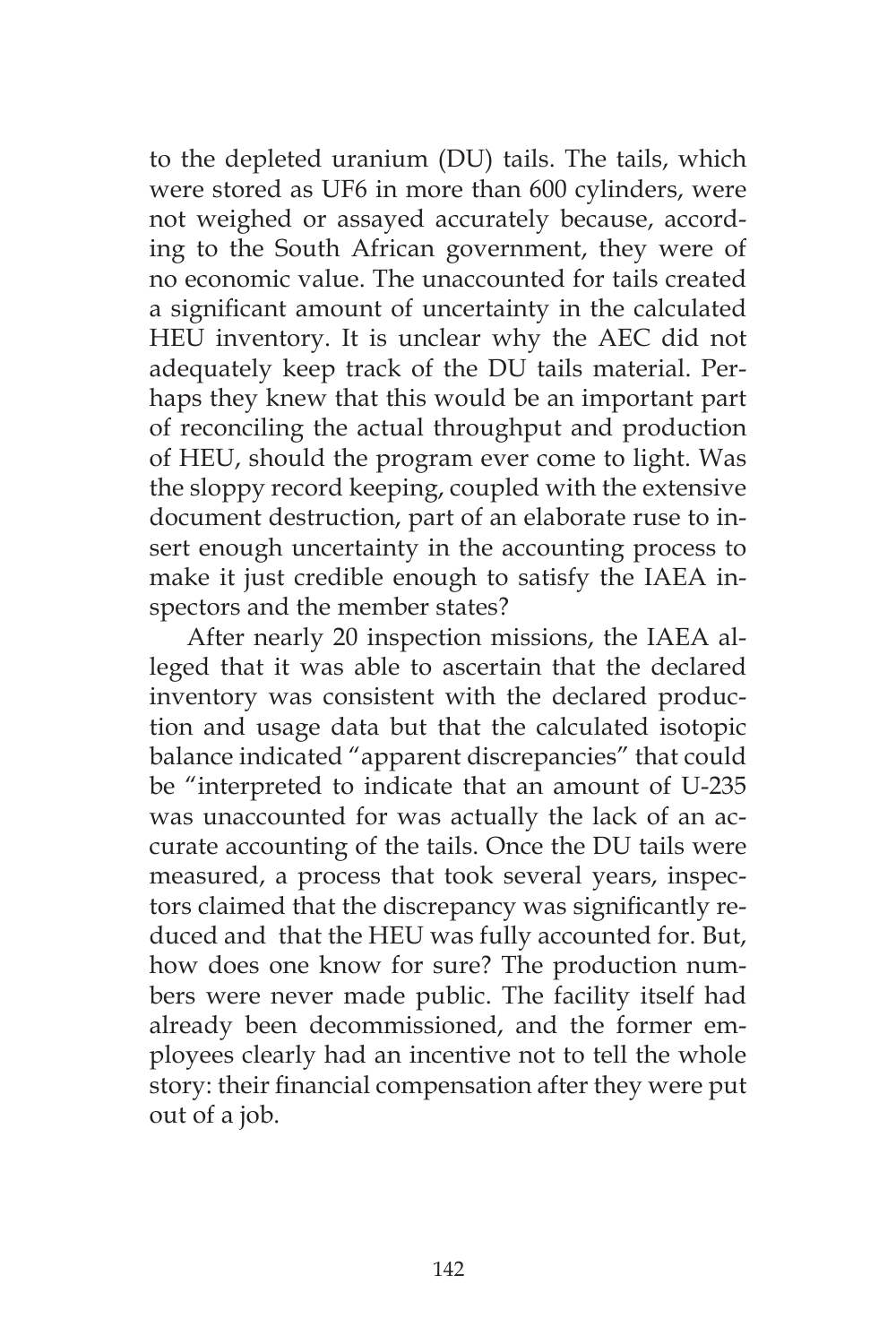Because of the extensive history of the South African program, the IAEA was forced to review production records going back more than 20 years. But, what is not clear is whether adequate production records had been maintained such that verification of the HEU output of the pilot enrichment plant against natural uranium inputs, depleted uranium outputs, and inprocess gas losses were accurately determined.

## **THE BASE CASE: WHAT IS KNOWN ABOUT SOUTH AFRICA'S PROGRAM BEFORE DISARMAMENT**

A number of political factors contributed to the decision taken by the South African apartheid government to develop nuclear weapons. From a technical perspective, it did so because it could. South Africa had a large indigenous supply of natural uranium, which was readily obtainable as a by-product of gold mining and refining. It was also a major supplier of uranium to the United States and United Kingdom during the first half of the Cold War. South Africa also had substantial economic resources and had benefited from the U.S. Atoms for Peace program. This included U.S.-origin 20 megawatt thermal (MWth) South Africa Fundamental Atomic Reactor Installation-1 (SAFA-RI-1)4 research and radioisotope production reactor and the requisite 93 percent HEU fuel, provided until 1976. Before the United States imposed sanctions and severed ties with South Africa, it also trained South African nuclear scientists.5

Around the time the United States, under its Ploughshare Program for peaceful nuclear explosions (PNE), and the Soviet Union decided to explore using nuclear explosions for large scale engineering proj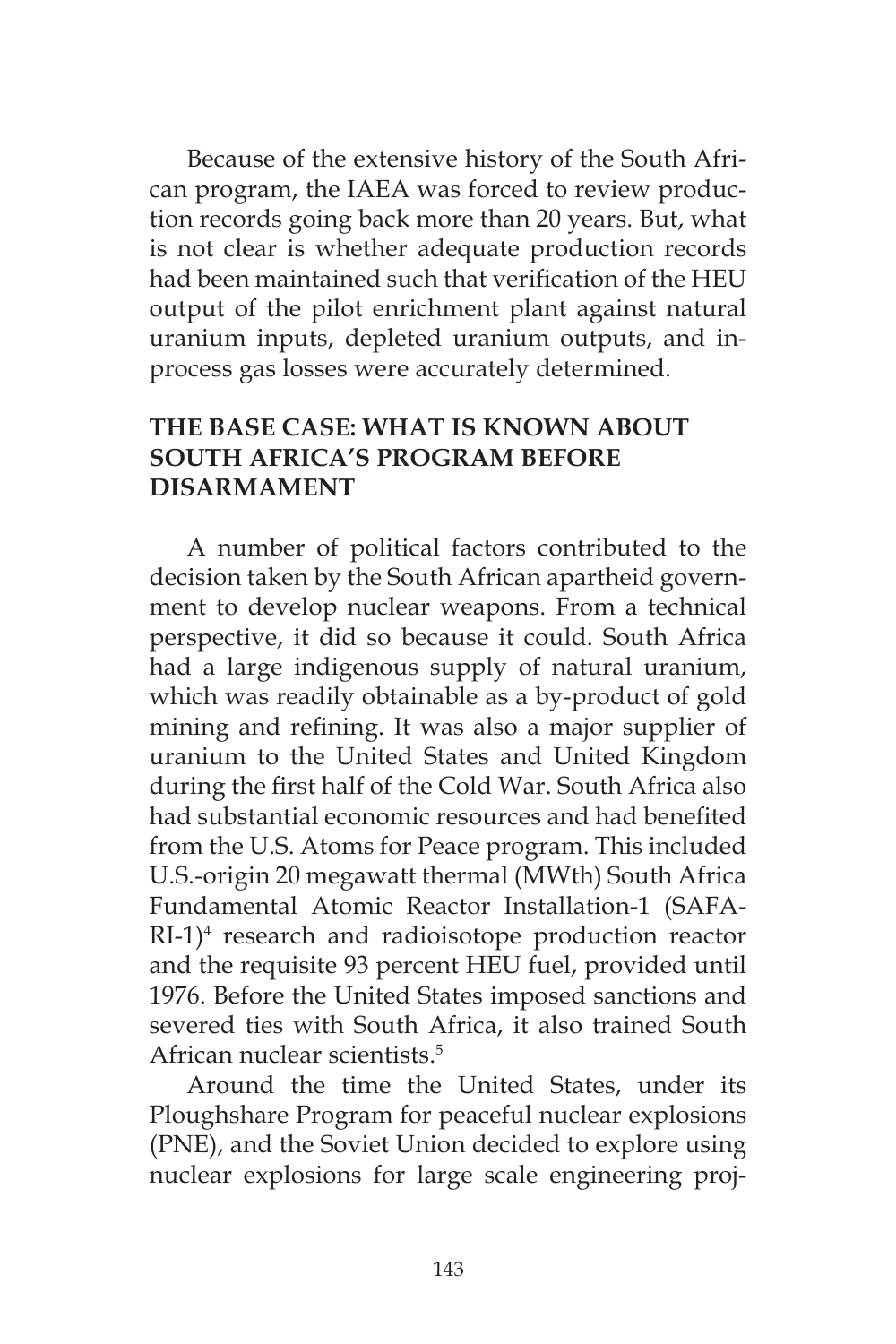ects, South Africa followed suit. Initially, the intention was to develop its own PNE research program for mining, but it was ultimately transformed into a military nuclear weapons program sometime between 1973 and 1977<sup>6</sup>

However, the outside assistance it had previously received to develop its civilian nuclear program enabled South Africa to develop an indigenous uranium enrichment process, and, subsequently, to master all aspects of a complete indigenous nuclear fuel cycle. It also constructed its own reactor as part of a plan to produce plutonium, the SAFARI-2, or Pelinduna reactor at Pelindaba. The reactor used 606 kilograms (kg) of 2 percent enriched uranium and 5.4 metric tons of heavy water, both supplied by the United States. The project was abandoned in 1969 so that South Africa could devote its resources to an indigenous uranium enrichment program.<sup>7</sup>

What is known is that South Africa had five key facilities associated with its program: Pelindaba,<sup>8</sup> the AEC site that housed the SAFARI-1 research reactor (RR), a hot cell complex, a waste disposal site, and conversion and fabrication facilities (nuclear weapons were built in an isolated section of the site, the Building 5000 complex); Pelindaba East (or Valindaba<sup>9</sup>), which contained the AEC Y-Plant for HEU production and the Z-Plant for LEU production; Vastrap,<sup>10</sup> which contained two nuclear explosive test shafts built in the 1970s in the Kalahari Desert; the Circle Facilities or Advena Central Laboratories, which were ARMSCOR facilities used in the 1980s/early-1990s for design, manufacture, and storage of nuclear weapons; and Somchem, the military facility involved in the development and manufacture of explosives and propellants. There was also the site at Gouriqua, in the Cape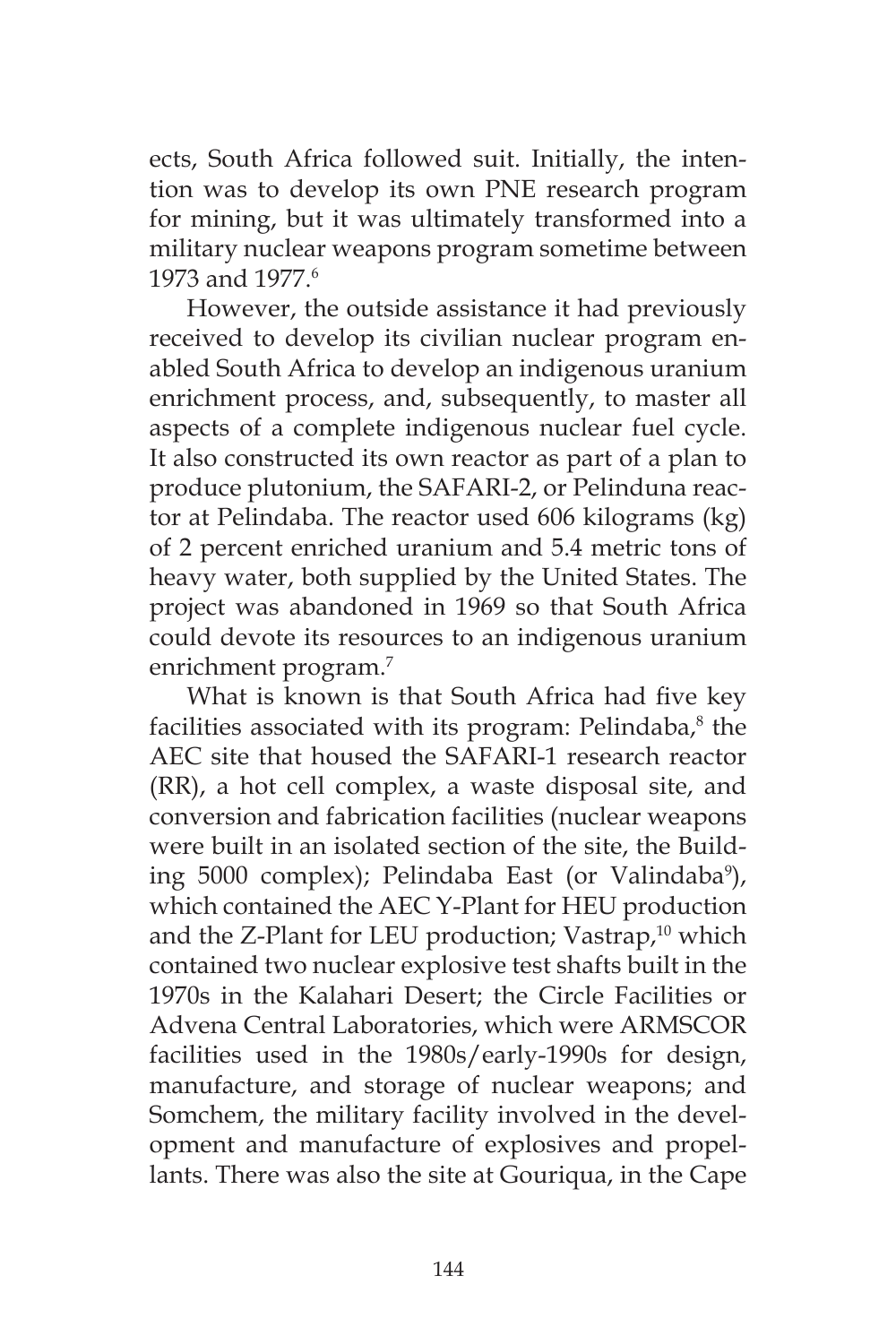Province, where South Africa planned to build a reactor facility for the possible production of plutonium and tritium.

South Africa completed its first gun-type nuclear weapon in November 1979, and its subsequent weapons were built at an average rate of one every 18 months.11 Its pilot enrichment plant at Valindaba, the Y-Plant, allegedly produced about 100 kilograms of HEU per year over the course of its run from 1978 through 1989. The enrichment process South Africa had developed used "an aerodynamic technique similar to a stationary wall centrifuge in which uranium hexafluoride and hydrogen gas spin inside a small stationary tube."12 By 1989, South Africa had six guntype nuclear devices, each containing 55-kg of HEU, which were stored in Kentron Circle, the Advena facility. It also had a fully functioning HEU production facility and a semi-commercial LEU production facility at Valindaba. (See Figure 8-1.)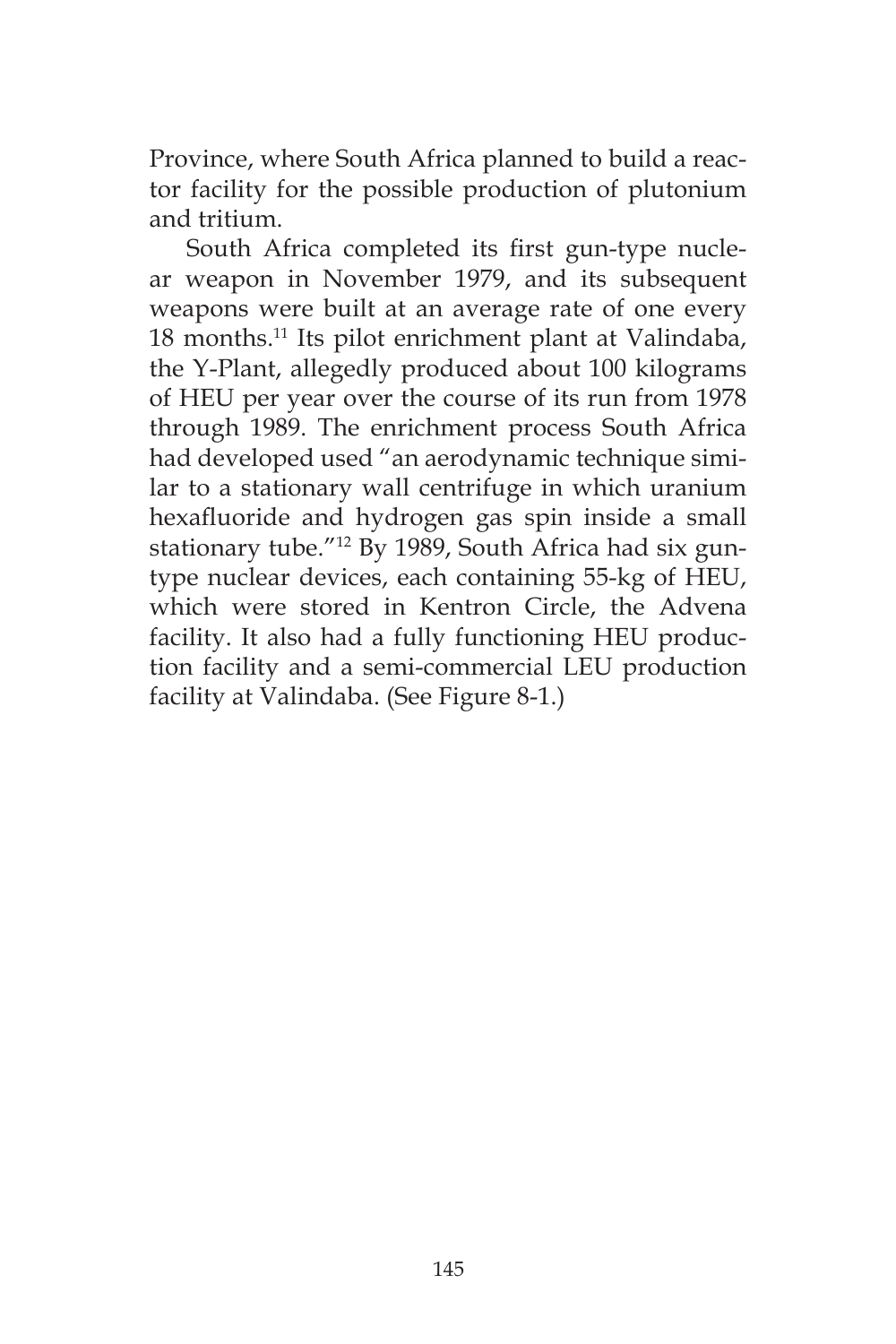#### South Africa's former nuclear weapons programme: **Chronology of the main events**

| • 1970 — Uranium enrichment project announced                                                        |
|------------------------------------------------------------------------------------------------------|
| • 1971 - Approval for R&D based on gun-assembled device relating to nuclear                          |
| explosions for peaceful purposes                                                                     |
| $-1973$<br>— Investigation into separation of lithium isotopes                                       |
| $-1974$                                                                                              |
| - Prime Minister approves limited programme for development of nuclear<br>weapons as deterrent       |
| - First stage of pilot enrichment plant commissioned                                                 |
| - Approval for test site development in the Kalahari Desert                                          |
| • 1975 - Work on the Kalahari test shafts commenced                                                  |
| • 1976 — Export from the USA of fuel for the SAFARI-1 research reactor stopped.                      |
| $-1977$                                                                                              |
| -Kalahari test site abandoned                                                                        |
| - Full cascade operation of the pilot enrichment plant                                               |
| • 1978 - First HEU product withdrawn from the pilot enrichment plant                                 |
| • 1979                                                                                               |
| -First nuclear device completed by the AEC                                                           |
| - Decision that ARMSCOR should take over programme from the AEC and                                  |
| produce all further devices                                                                          |
|                                                                                                      |
|                                                                                                      |
| • 1980 - Construction of tritium handling laboratory completed                                       |
| $-1981$                                                                                              |
| - ARMSCORICircle facilities completed                                                                |
| - Approval of the Gouriqua programme for commercial PWR technology devel-                            |
| opment, as well as possible future tritium and plutonium production                                  |
| • 1982 - Second device completed                                                                     |
| • 1985<br>- Government decision to limit number and type of devices to seven gun-assem-              |
| bled devices, to further develop implosion technology and to study more advanced                     |
| concepts                                                                                             |
| - Lithium-6 Avlis programme redirected towards lithium-7 production for water                        |
| chemistry control in commercial power reactors                                                       |
| • 1987 — Commercial programme for tritium radioluminescent light sources started                     |
| • 1987-1989 - Completion of four additional devices                                                  |
| • 1989-1991 — Construction of facilities at ARMSCOR/Advena central laboratories                      |
| • 1989 — Decision to terminate nuclear weapons programme (November). Gourique                        |
| programme stopped.                                                                                   |
|                                                                                                      |
|                                                                                                      |
| $-1990$<br>- Pilot enrichment plant ceased operation (February)                                      |
| - Order by State President for destruction of the six completed nuclear devices                      |
| and the incomplete seventh device (26 February)                                                      |
| $-1991$                                                                                              |
| - Accession to the NPT (10 July)                                                                     |
| - All HEU returned from ARMSCOR/Circle to the AEC (14 March to 6<br>September)                       |
| Signature and entry into force of the safeguards agreement (16 September):                           |
| Initial report submitted (30 October)                                                                |
| - Start of the IAEA ad hoc inspections (November)                                                    |
| • 1993<br>Destruction of documentation relating to nuclear weapons programme ordered                 |
| by State President on 17 March; destruction completed on 23 March                                    |
| State President's announcement to Parliament of the existence and subsequent                         |
| abandonment of the former nuclear weapons programme (24 March)                                       |
| Preliminary visit by IAEA team members to the ARMSCOR/Circle facilities                              |
| $(25 \text{ March})$<br>V is its of the IAEA team to access the status of the former nuclear weapons |
| programme (22 April to 4 May, 3-11 June, and 9-13 August).                                           |
|                                                                                                      |

Source: Adolf von Baekmann, Garry Dillon, and Demetrius Perricos, "Nuclear Verification in South Africa," *IAEA Bulletin*, January 1995.

# **Figure 8-1. IAEA Timeline of South African Nuclear Weapons Program.**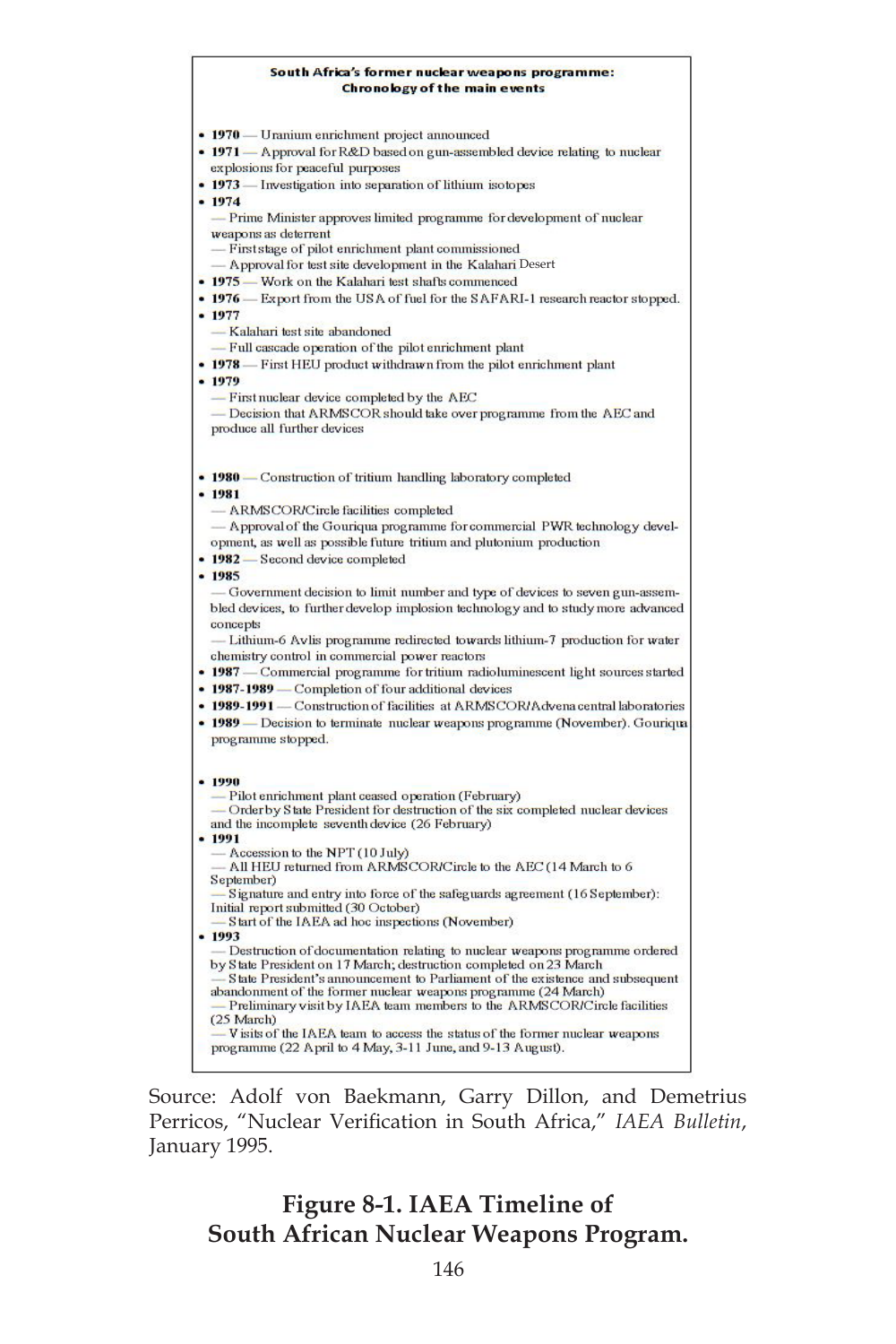Whether or not South Africa received any outside assistance in the development of its nuclear weapons program beyond the building blocks provided through the Atoms for Peace program is subject to some question. President de Klerk claimed that the weapons were built without foreign assistance and that it never tested those weapons. Some have contended that South Africa received assistance from Israel, providing both tritium and other expertise, and there is evidence which lends credence to that contention. For example, a leaked 1988 court judgment revealed clandestine imports from Israel of tritium useful for boosting nuclear weapon yields.<sup>13</sup> The case involved a retired South African Air Force pilot who had transported some of the materials in question and later attempted to blackmail the government.

Interestingly, author Sasha Polakow-Suransky, a native Afrikaner, wrote in 2010 that he was provided documents by the ANC government proving that, in 1975, Israeli officials met with apartheid government officials to discuss selling nuclear weapons technologies to them, despite international sanctions prohibiting them from doing so. Meeting minutes declassified that year revealed that Israel helped South Africa "build highly advanced nuclear weapons delivery systems, long-range missiles up until 1989, when President de Klerk decided to scrap the nuclear weapons program."14 It provided the technology upon the request of then defense minister P. W. Botha, who had asked for "nuclear-capable Jericho missiles." To this day, both South Africa and Israel refuse to acknowledge that the two countries had any relationship in which nuclear materials changed hands.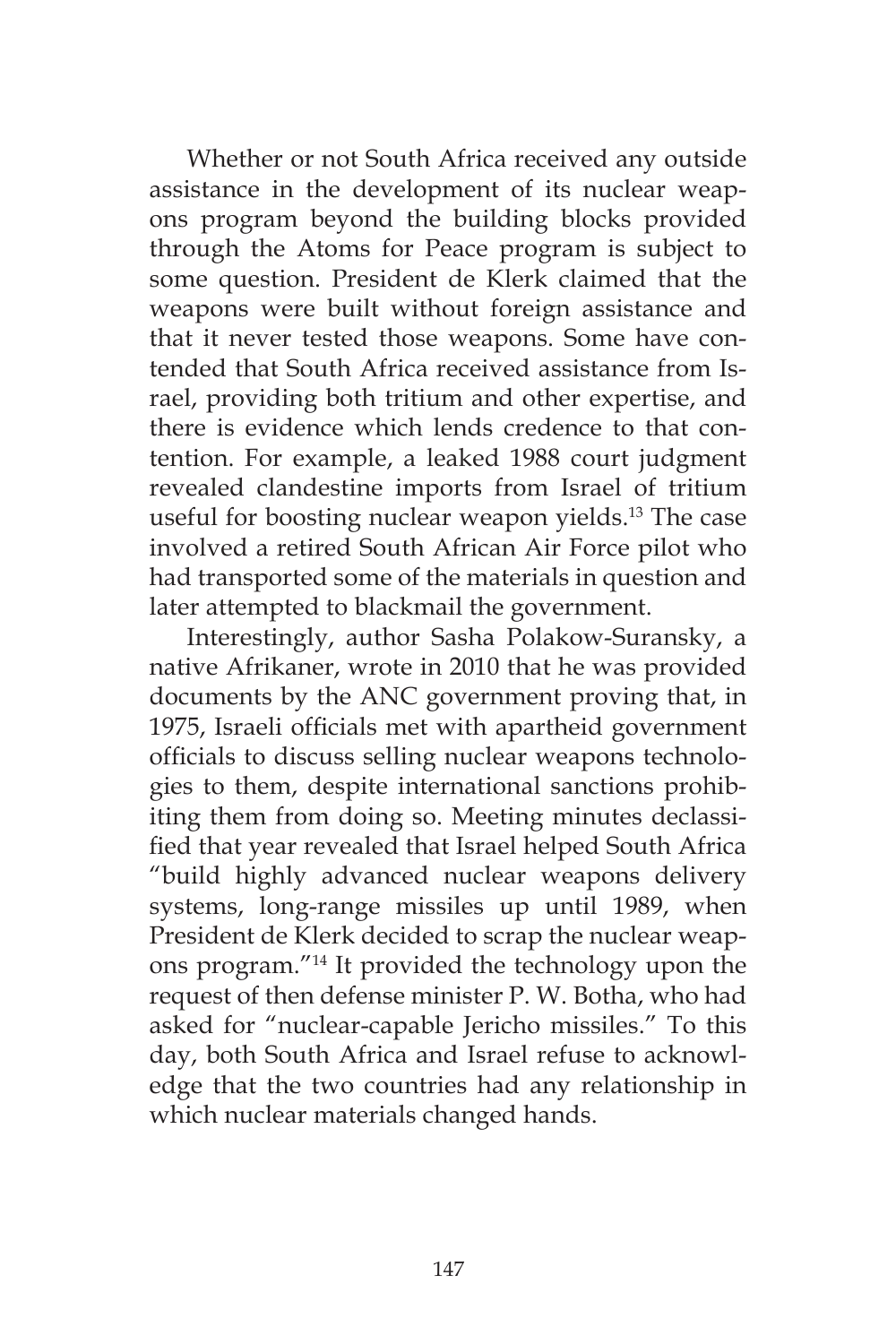#### **HOW THE SOUTH AFRICAN NUCLEAR DETERRENT REMAINED A SECRET —OR DID IT?**

Although there were many suspicions about the existence of a South African nuclear program, the government in Pretoria carefully cultivated a policy of ambiguity and secrecy that denied the world the smoking gun it needed to make a definitive judgment about the existence of its nuclear program or its nuclear ambitions. The government in Pretoria created sufficient ambiguity and took great pains to keep all aspects of its nuclear weapons enterprise secret: "… it is alarming how well Pretoria was able to cloak its bomb-making project for more than 15 years while more than 1,000 people worked on it."15 South Africa's methods for concealment are instructive in trying to determine the activities in other threshold states.

In July 1970, then South African Prime Minister B. J. Vorster announced in a parliamentary speech that the government intended to develop an enrichment capability. Vorster stated that the pilot enrichment plant was to be built but that the government was not prepared to sign the NPT because it wanted to ensure secrecy and the proprietary nature of the technology and that South Africa expected to be producing 20,000 MWs of electricity domestically with nuclear power by the end of the century. Vorster added that South Africa would be enriching uranium domestically because of its abundant uranium resources and the desire to make the uranium economically attractive.<sup>16</sup>

The technology South Africa employed to enrich was indigenously developed by two scientists from the Council for Scientific and Industrial Research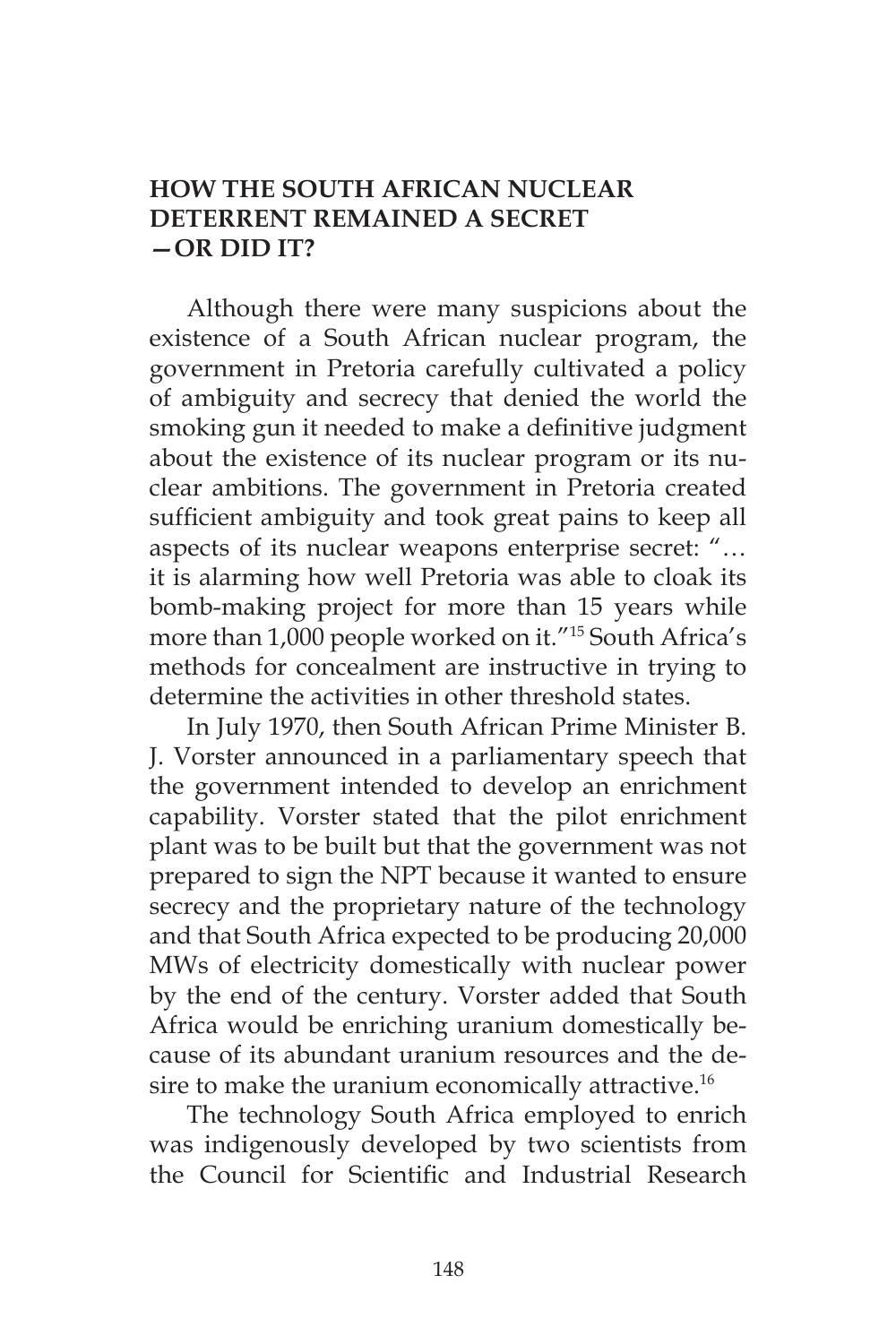(CSIR) in Pretoria, and based, in part, on the German Becker nozzle method.<sup>17</sup> The government then began development of its "Reactor Ontwikkeling" (RO) site for criticality experiments and PNE assembly at the Pelindaba site. As previously noted, the PNE program was originally created on the heels of a similar program being conducted in the United States and elsewhere for application in large-scale engineering projects. However, South Africa transitioned its PNE to develop a limited nuclear deterrent in around 1973-74. The RO building was "hidden by a ridge (an example of concealment via 'terrain masking') in the valley behind Pelindaba and was surrounded by up to three concentric security perimeters."18

At the time, former South African Foreign Minister Pik Botha was reported as having said that:

It suited us that the West, and the whole outside world feared SA production of atomic weapons. We did not acknowledge their existence. In my discussions with the US over the years, my approach was what would we get in return for signing the NPT? Without ever admitting the existence of the bombs, I proceeded with the line "Let us assume the lady is pregnant. Now what can we do for such a lady?<sup>19</sup>

#### **DISARMAMENT AND DISCLOSURE— UNRESOLVED QUESTIONS**

In the aftermath of the disclosure of the South African nuclear weapons program, disarmament experts and historians sought to reconstruct its precise nature, including how much material had been produced and how the program was built in extensive secrecy. However, research into the nuclear weapons history, even 20 years later, has been hampered by long-standing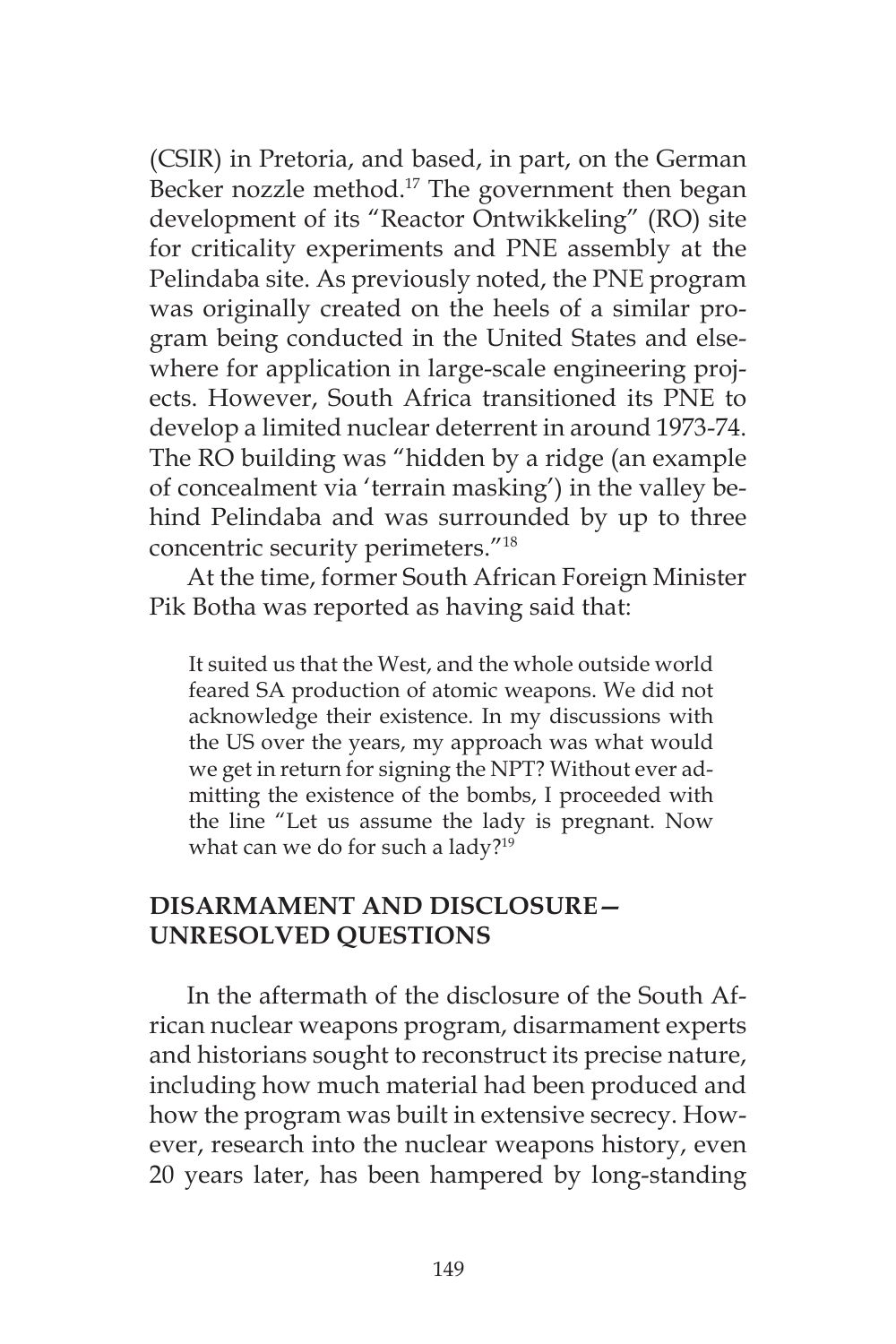secrecy laws, in addition to the destruction of records. Further, technical records that survived the apartheid-era destruction have remained secret, including those provided to the IAEA, as has the safeguards inspection report.

A battery of secrecy laws was utilized during the program's lifetime to conceal the existence of South Africa's nuclear arsenal. But, although the need for concealment evaporated with de Klerk's decision to dismantle the programme, secrecy laws obstructing fuller public disclosure have largely persisted into the democratic era. . . . officials of two successive African National Congress-led governments have expressed strong objections to further disclosure beyond those made in 1993-1994.20

Although the South African constitution enshrines access to information, and the existence of the Promotion of Access to Information Act (PAIA) of 2000 and the establishment in 2002 of an interdepartmental Classification and Declassification Review Committee aimed at addressing apartheid victims' demands for access to records, are all intended to create a basis for greater openness, "many documentary requests have been rejected or delayed arbitrarily."<sup>21</sup>

Historians and nuclear experts have said they were frustrated by ANC members who once doubted apartheid-era officials' accounts of the past and subsequently showed "little inclination as government officials to unearth details and encourage a reexamination."22 Moreover, as of 2003, some scientists who participated in the nuclear program still worked for the government, including Karel Fouche, general manager of the Pelindaba Nuclear Institute, who directed "a plant that used to make the HEU necessary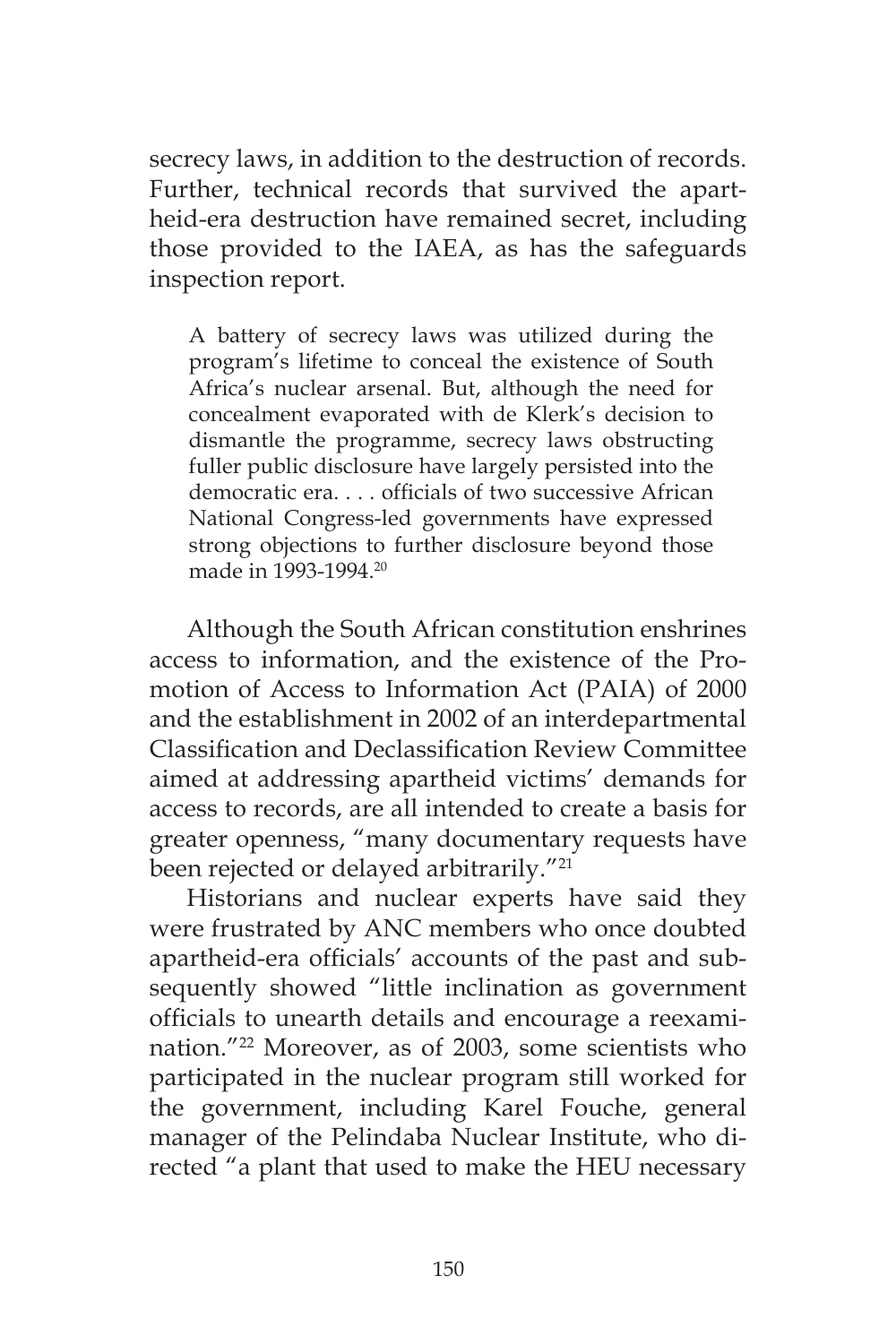for weapons" and was "converted to commercial uses." Fouche said he mostly was privy to the science, not the strategy, of the weapons program. Information was highly compartmentalized, he said, adding that he doesn't believe there is much to tell."23 But, it is the science and access to the nuclear know-how that is most critical in determining whether a latent nuclear weapons program could be rebuilt. It is also worth adding that South Africa continues to have a civilian nuclear power program as well as an extensive uranium mining infrastructure.

While some have stated that there is simply no need, given current geopolitics, to reconstruct a nuclear weapons program, history has shown that a change in circumstance, along with political will, access to information, and the ability to pursue a program under the cloak of secrecy, is all that would be required to do so.

In addition, the disclosure of nonsensitive information by current and former nuclear weapons program employees is also prohibited by secrecy laws. Nuclear Energy Act 46 of 1999 prohibits the disclosure of any information about AEC activities with respect to "restricted matter." Nuclear program personnel were also required to sign an oath pledging to comply with nondisclosure laws during and after their employment. Former AEC head Waldo Stumpf negotiated a nondisclosure agreement with the ANC government that binds him to perpetual secrecy as part of a financial settlement upon his departure.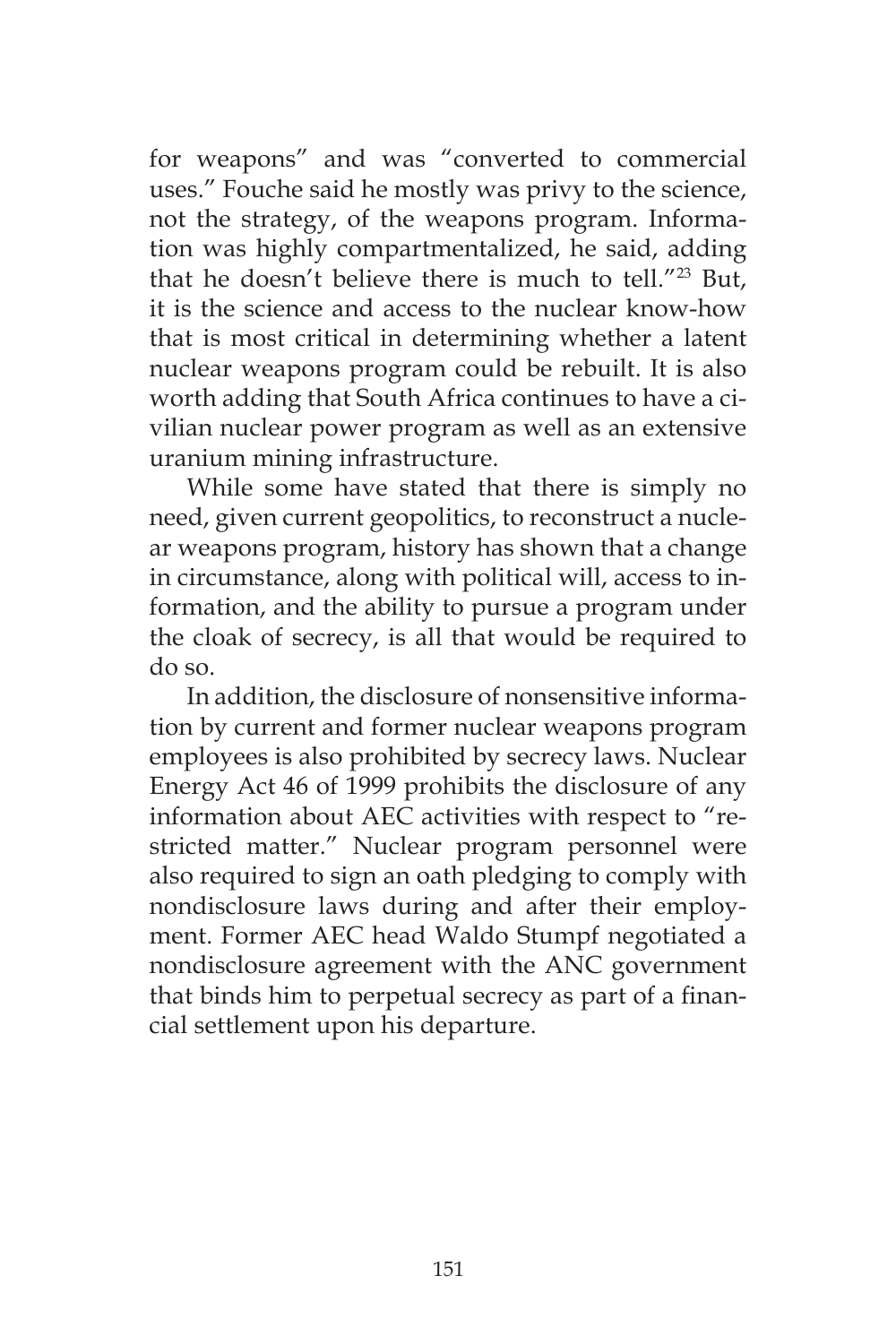## **The U.S. Government Questions South Africa's Disclosure.**

In addition to the IAEA inspectors' suspicions prior to the 1993 disclosure, debate over the completeness of the South African government's inventory disclosures to the IAEA were actively debated within the U.S. Government. A December 19, 1993, document produced by the intelligence community stated that "South Africa went to considerable lengths not to acknowledge to either the IAEA or the public the military orientation and advanced stage of the former program. . ."24 The intelligence bureau analysts at the U.S. Department of State took issue with the assertions by the Central Intelligence Agency (CIA) that questioned the completeness of the South African material declaration regarding the amount of HEU it had produced. State asserted that, despite the CIA's conclusions, the South Africans "reportedly kept poor operating records of enriched uranium output" so making a firm conclusion of cheating was not possible at that time.25 In a second memo to the Nonproliferation Center, State noted that it strongly believed that:

the collective body of information is ambiguous, and contradictions must be resolved before any firm judgments can be offered with confidence. Some information tends to support the notion of an "honest declaration"; some tends to support the "cheating" scenario; and much is open to both interpretations. There is no basis at present for assigning greater likelihood to the "cheating" scenario. More importantly, we feel it is premature to offer any general verdict at present on South Africa's conduct<sup>26</sup>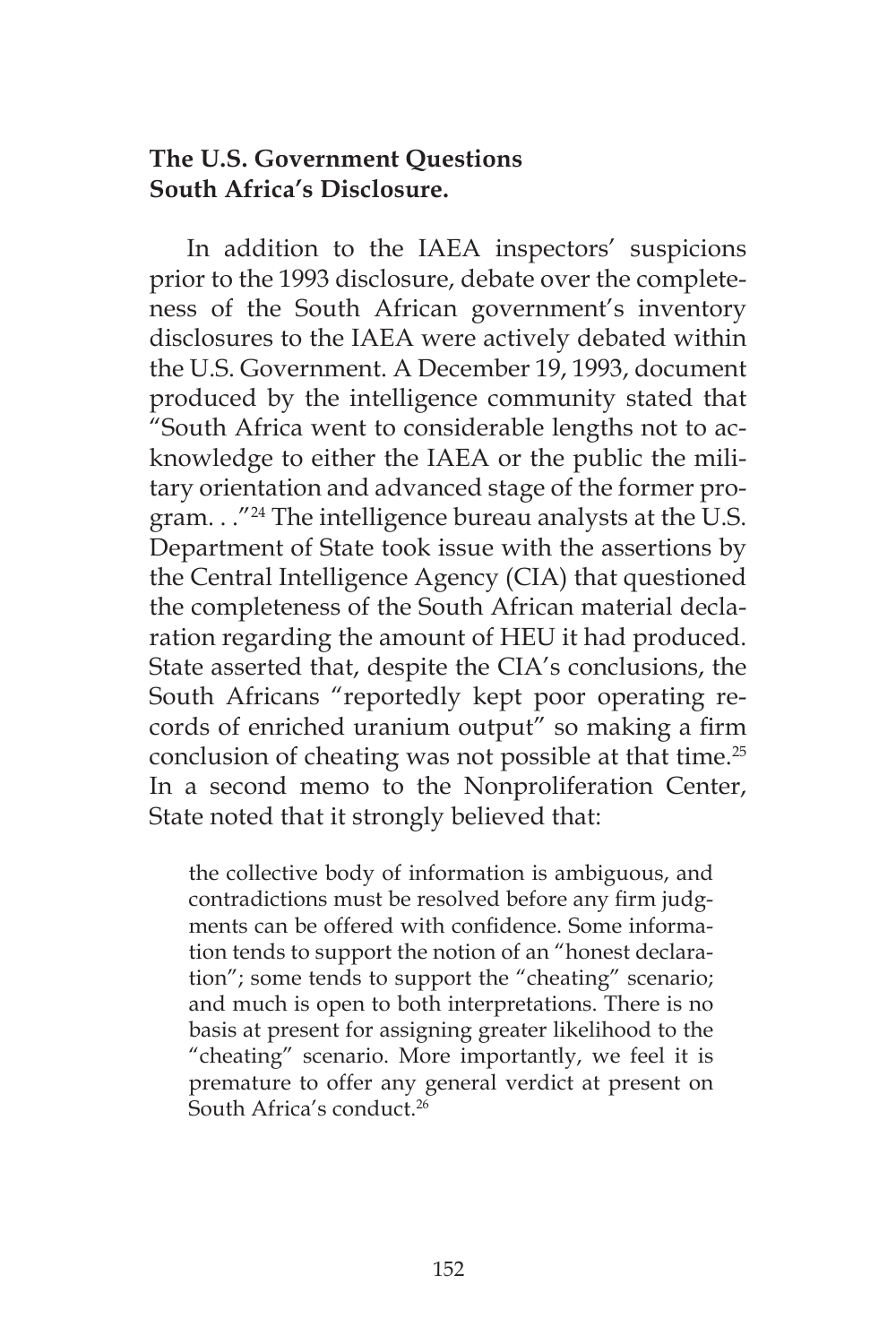## **IAEA INSPECTIONS—MORE QUESTIONS THAN ANSWERS**

When President de Klerk announced that South Africa had indeed developed a limited nuclear deterrent, the IAEA had a team of inspectors on the ground. According to a report by Adolf von Baeckmann, Garry Dillon, and Demetri Perricos, this led the IAEA to "augment its safeguards team in South Africa with, among other specialists, nuclear weapons experts." The team "thoroughly examined detailed records of nuclear materials in South Africa" and was able to conclude that "there were no indications to suggest that the initial inventory was incomplete or that the South African nuclear weapons programme had not been completely terminated and dismantled."<sup>27</sup>

However, it was later revealed that the inspection team had difficulty in coming to these conclusions, partly because the South African program had a number of indigenous facilities that had not previously been subject to safeguards. Moreover, South Africa refused to make public the amount of HEU it had produced due to alleged concerns about proliferation. Finally, the team found that the calculated isotopic balance indicated discrepancies with respect to the HEU produced by the Y-Plant and the LEU produced by the Z-Plant. The team concluded that there could be some U-235 that was unaccounted for. Further complicating matters was the absence of accurate accountancy of the depleted uranium waste stream. They had to resort to records regarding the recovery of HEU following shutdown of the enrichment facility. Since the facilities had been dismantled before the IAEA team was able to conduct inspections, they were completely reliant upon whatever records were made available to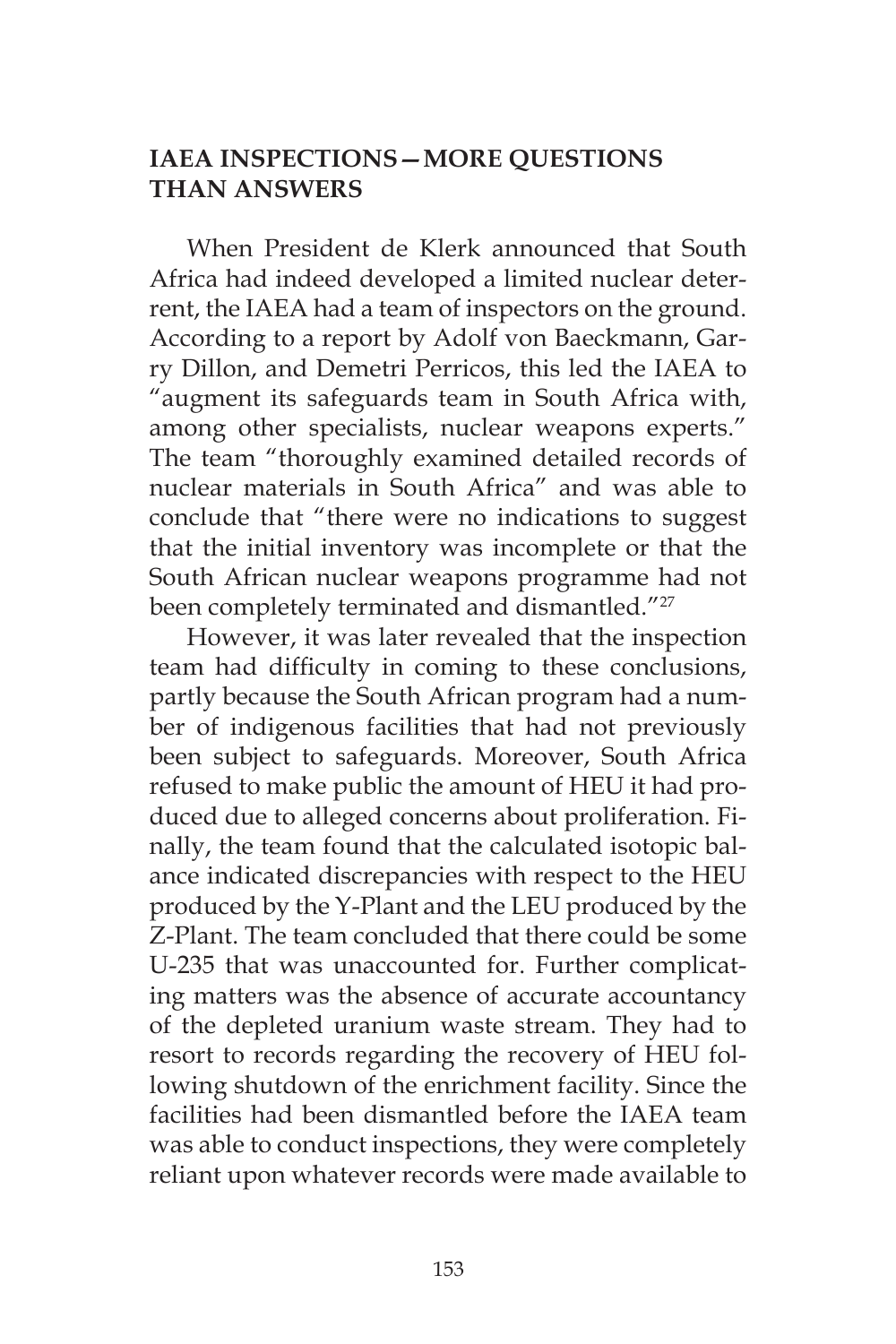them as well as re-creation of plant operation. This meant they had to be authentic in order to be credible. Was the team able to authenticate those records? As many of those involved in the weapons program had also signed nondisclosure agreements in order to get their full government retirement compensation, how much did they tell the IAEA inspectors? Were they fearful that they would lose their compensation if they said too much? Even the former head of the AEC admitted that:

Verification by the IAEA of the completeness of South Africa's declaration of inventory of nuclear material and facilities was 'no easy task' and that the inspection team would be 'forced to delve into the past…'.28

#### **MATERIAL BALANCES AND MUF**

When the IAEA began its inventory inspections at the declared South African facilities in 1991 following its accession to the NPT, the inspection team found a number of decommissioned and partially or wholly dismantled facilities, including those that had produced HEU and LEU, because President de Klerk had ordered their dismantlement 2 years earlier. Much of the verification therefore rested on the documentation, records, and interviews that the South African government was able to furnish. At the time, the team concluded that the information provided by the government—the operating records of the decommissioned pilot enrichment plant—were insufficient to make any firm conclusions about the validity of the declaration. It requested additional information, including the historical values of material unaccounted for (MUF), as determined by the AEC for "financial control," the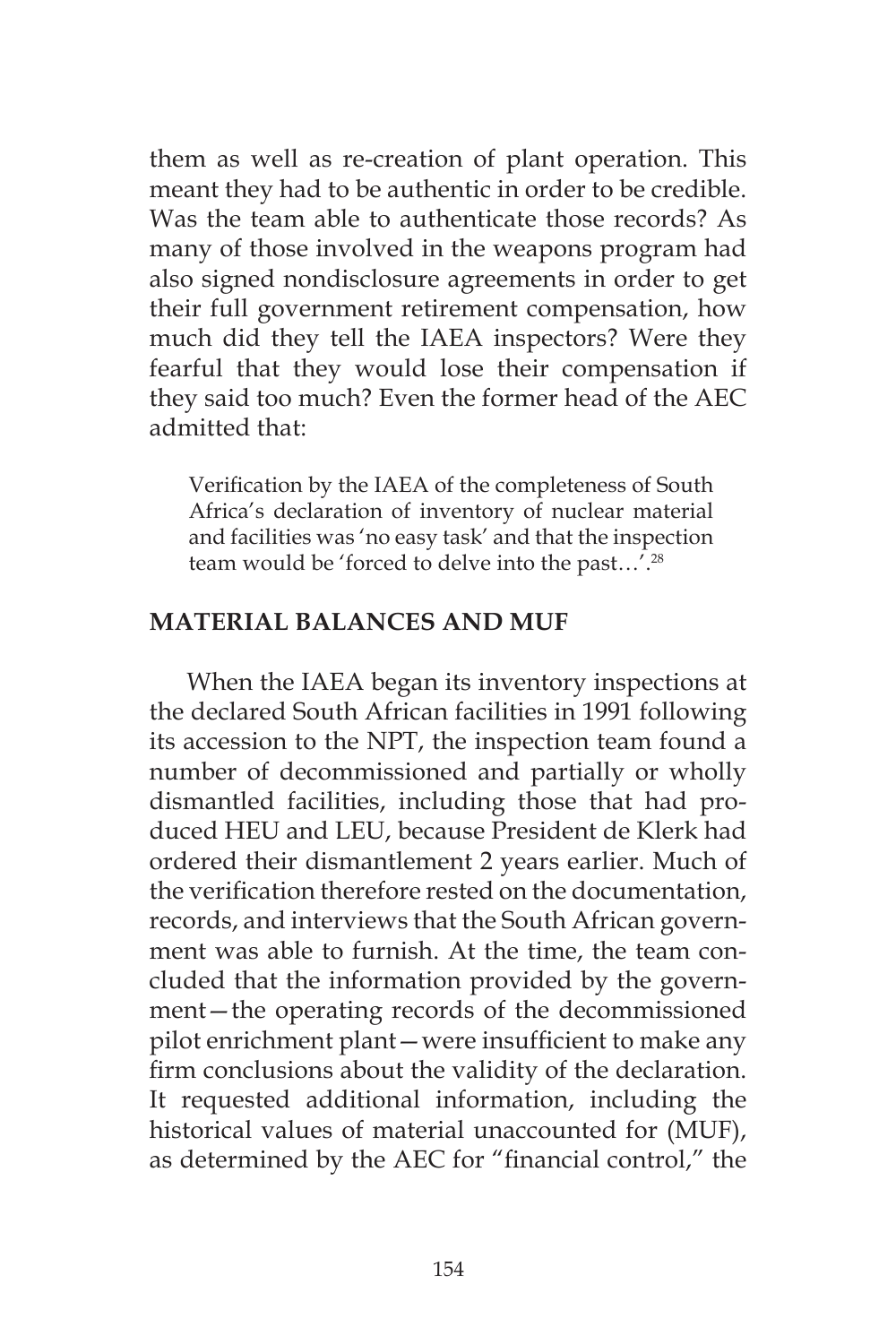historical flows of nuclear material, including imported material, and accountancy and operating records of the semi-commercial enrichment plant. The South African government did provide those documents, which indicated that production of enriched uranium was suspended between August 1979 and July 1981 due to technical problems. The AEC claimed that production fluctuated depending on the operational situation at the plant, withdrawal of LEU for production of Koeberg fuel elements, introduction of DU feed material, etc.<sup>29</sup>

However, when the team calculated the U-235 balance in the pilot enrichment plant, it found a discrepancy it attributed to the fact that the AEC lacked a "formal measurement control program" for the depleted uranium product, which accounted for a significant amount of the U-235 balance. The AEC claimed at the time that they did not measure the DU formally because the plant management placed a "low financial value" on it. The team found a similar problem when trying to reconcile the material balances at the semi-commercial enrichment plant; that is, the team once again came up with a discrepancy in the U-235 balance. Again, the team ascribed it to the material accounting system. Upon further investigation, the IAEA inspection team determined that the:

accuracy of the physical inventory was impaired by the non-availability of suitable instruments to measure process hold-ups, the unwillingness of the plant management to interrupt production in order to drain condensers or to transfer material to measurement points, and to the lack of comprehensive measurement control programmes. The calculated values of [MUF] for each year of operation were provided to the team by the AEC, but were not taken into account in the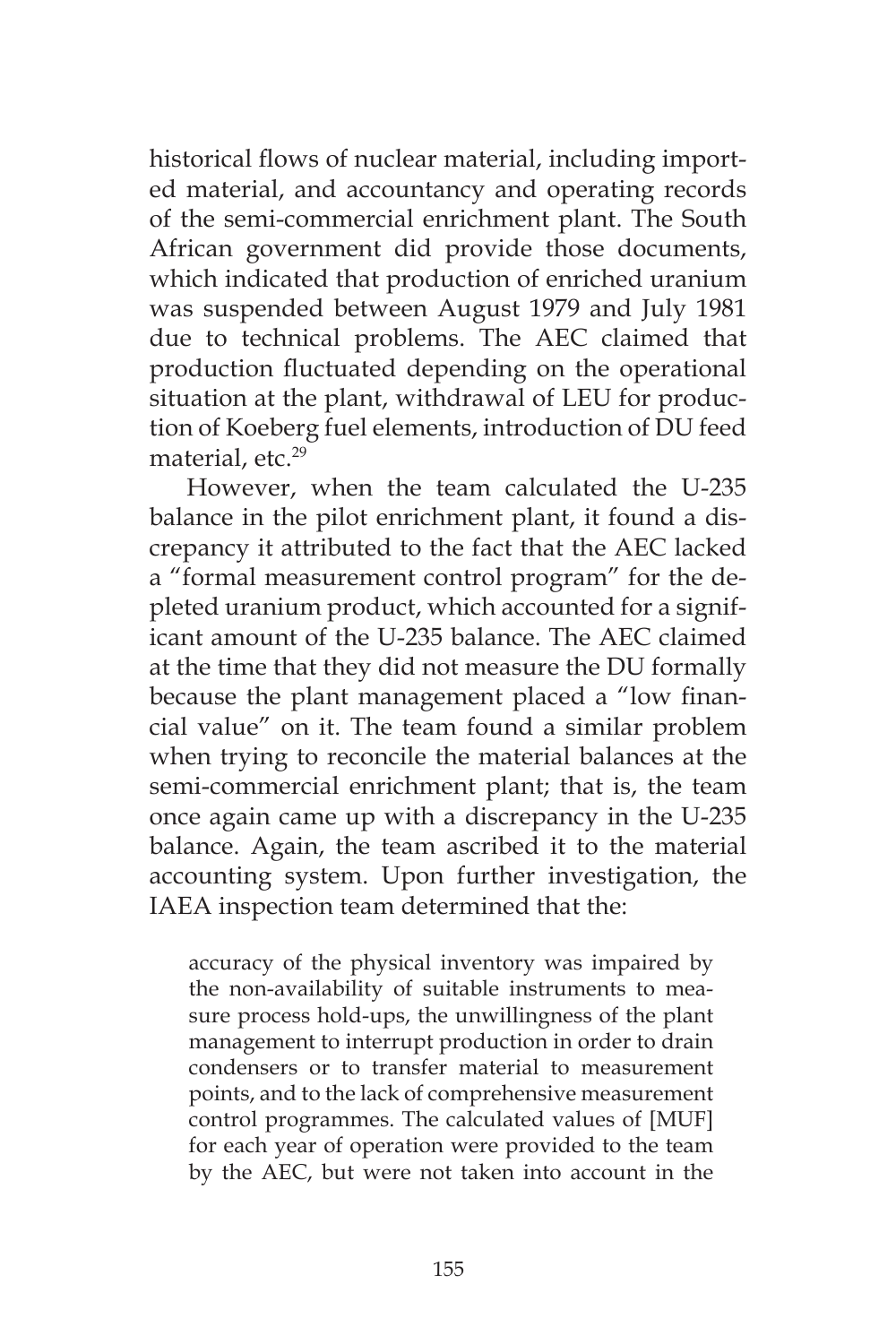evaluation of the U-235 balances in view of the uncertainties associated with their determination.<sup>30</sup>

As a result, the team did not do a complete mass balance of the material at the enrichment sites.

Following the disclosure of the nuclear weapons program in 1993, the IAEA set about trying to reconcile the apparent discrepancies it discovered during pre-disclosure inspections. It received access to additional records and technical reports from the AEC, including the description of "phenomena, such as chemical losses, which were unique to the process gas mixture and the plan construction materials which influenced the output of the plant."31 Given further "clarifications" provided by AEC officials and examination of additional historical records, the IAEA team concluded that the "magnitude of the apparent discrepancy in the U-235 balance associated with the pilot enrichment plant was reduced to such a level" that it could conclude that there was simply reasonable in-process losses.32

Having regard to the uncertainties normally associated with data of this nature, it is reasonable to conclude that the uranium-235 balance of the high enriched uranium, low enriched uranium and depleted uranium produced by the pilot enrichment plant is consistent with the uranium feed.<sup>33</sup>

What is puzzling about this statement is that the team made this assertion despite the fact that it was unable to conduct a complete mass balance calculation because the AEC did not assay or weigh the tails and other material it deemed "waste," including some material that contained significant amounts of HEU. The team was also unable to obtain records with re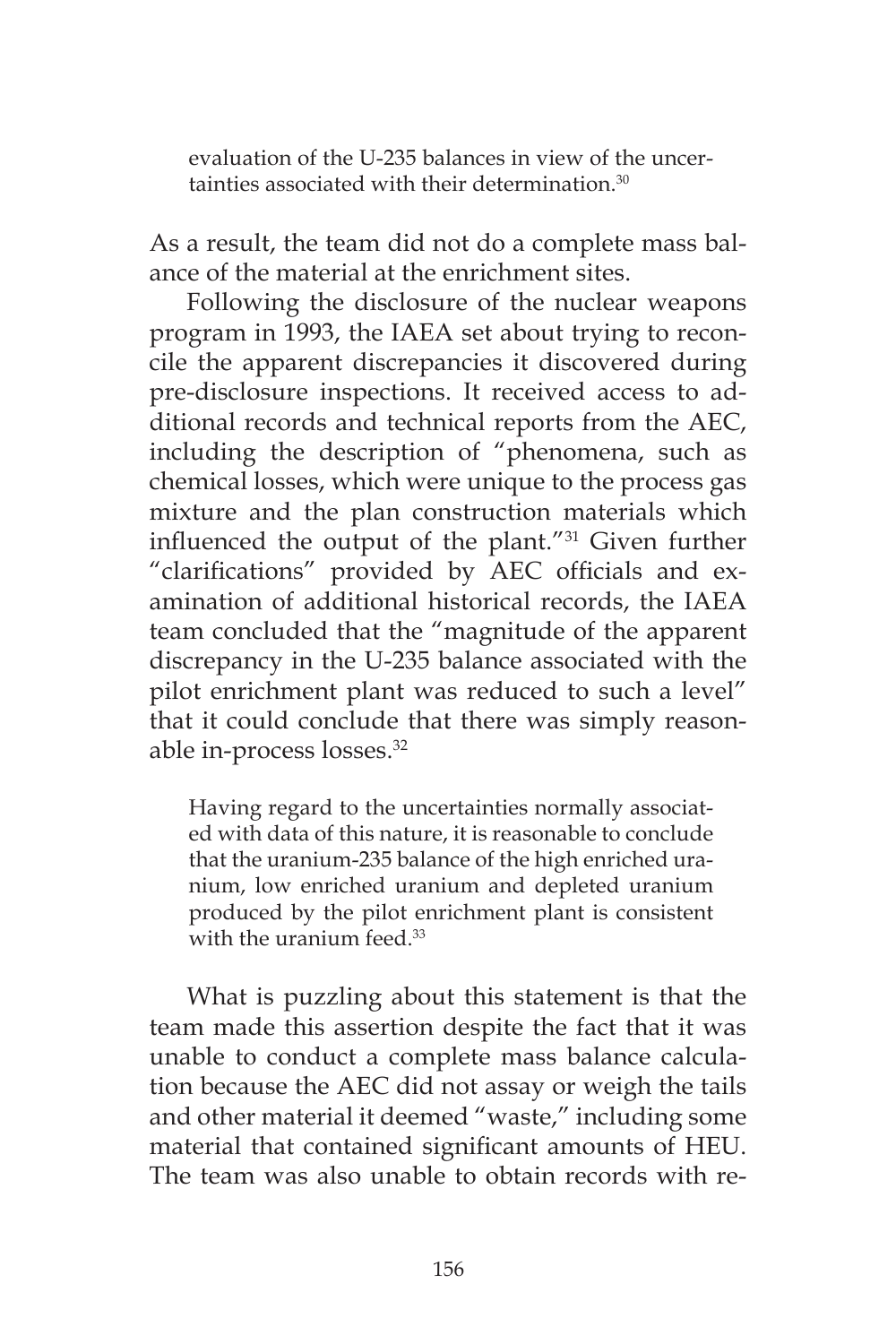spect to the amounts of natural and depleted uranium used in experimental or the material transferred to the nuclear weapons program "on the grounds that natural and depleted uranium had been considered ordinary metal with little nuclear significant or financial value."34

When IAEA Safeguards Department management raised questions about the lack of a mass balance, the South Africans were forced to assay and weigh the amount of material in the roughly 600 cylinders deemed waste. In so doing, they discovered a lot more HEU than had originally been determined by the inspection team. But, did it account for all of the HEU in the tails material? And what about the holdup material the team was unable to access?

An October 1993 report<sup>35</sup> estimated that the South African government had roughly 731-kg (plus or minus 24-kg) of 90 percent uranium on hand at the time of the disclosure. This was an inventory difference equivalent to the material required to make two bombs. The South African estimate of the amount of depleted uranium tails from enrichment plant operations was 370,643-kg. Taking into account the amount of material needed to start up the pilot enrichment plant and bring it to equilibrium, and the amount of fuel it produced for the SAFARI-1 research reactor and the Koeberg reactors, including how much each required given their respective designs, the report estimated that, had the pilot enrichment plant produced only HEU for weapons, it could have produced roughly 1000-kg of 90 percent uranium.

The South African AEC estimated [sic] of the relative uncertainty (one standard deviation) in the tails assay is 15.6 percent. This, already large error in the tails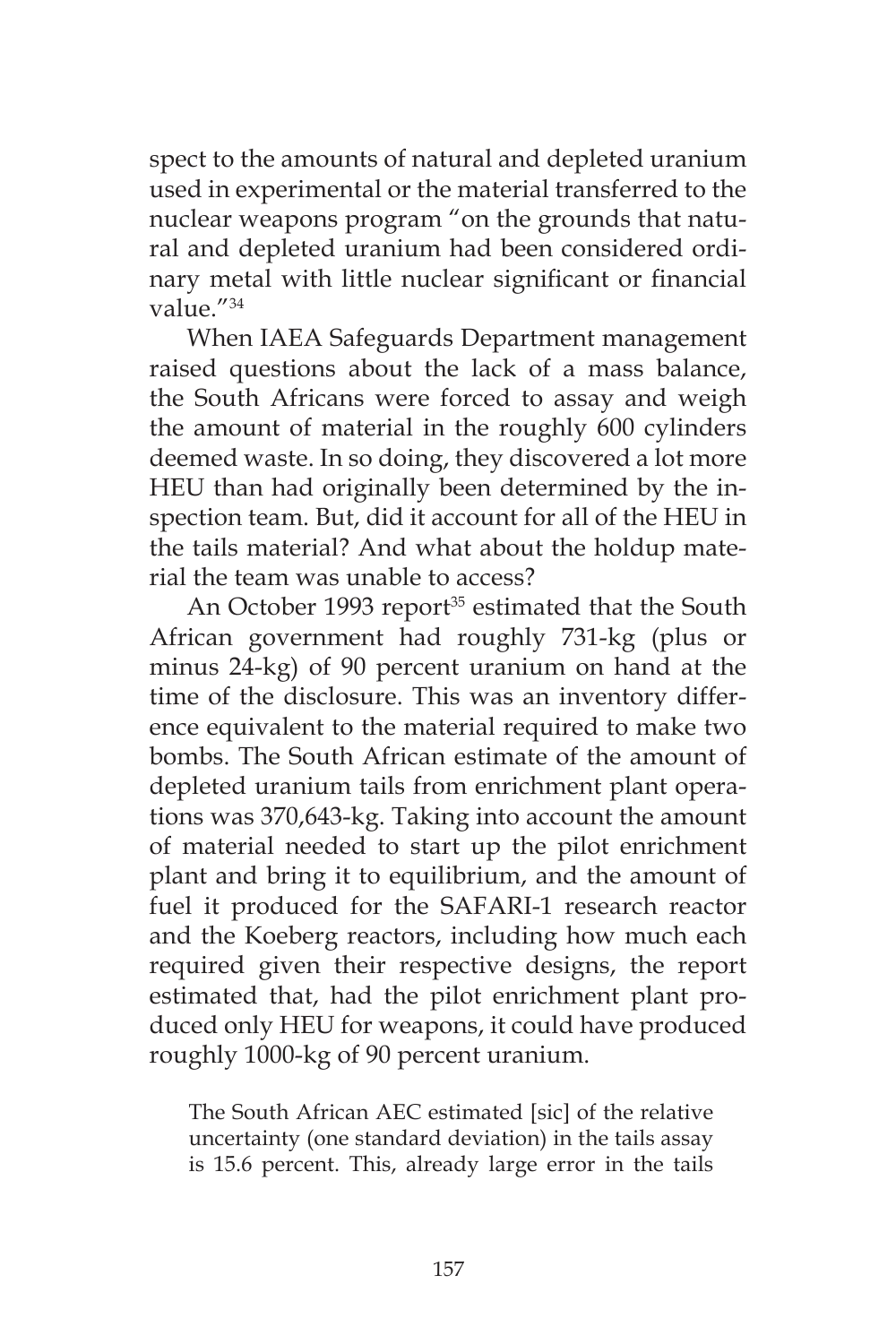assay, produced a corresponding relative uncertainty in the calculated inventory of HEU product that is about twice as large-about 35 percent.<sup>36</sup>

Moreover, the gun assembly device dropped on Hiroshima—Little Boy—was built using about 50-kg of HEU enriched to 80 percent and had a yield estimated between 12 and 15 kiloton (kt). The yield range of the South African weapons was estimated to be about 10- to 18-kt. It was unknown, however, how effective the neutron reflector was in those weapons compared with the one in Little Boy. Therefore, the South African weapons could have needed as much as 60-kg of 90 percent enriched uranium per warhead. Based on what was known about production at the pilot enrichment plant, it was capable of producing enough HEU for an additional five weapons of the same design. The inventory difference, or MUF, represents another two nuclear weapons' worth, which could have been in the tails material or elsewhere.

## **LESSONS LEARNED, OPEN QUESTIONS, AND WHY THEY MATTER NOW**

It has been 20 years since South Africa disclosed that it had built a limited nuclear deterrent and then dismantled it. But, despite the many writings on the subject, significant gaps in public knowledge remain. How thorough was the IAEA in reconciling HEU production? Why did the de Klerk government destroy many of the "smoking guns" from the program **before** the IAEA could get to them? How successful was the IAEA team in reconciling historical fissile materials production even though the physical plant no longer existed? Much of the secrecy the South African gov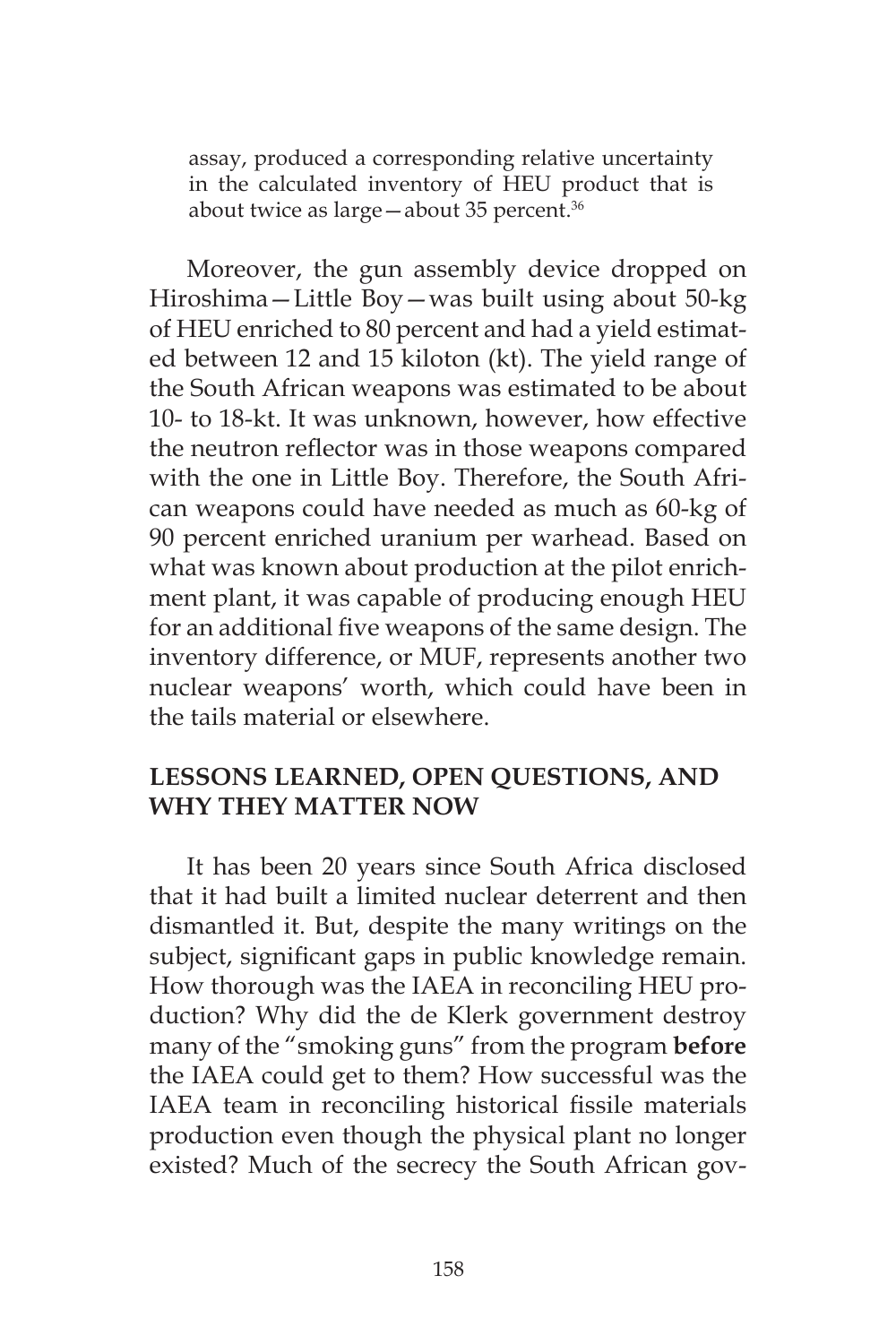ernment instituted in the wake of the dismantlement is still in place, despite the fact that the program has allegedly not existed for 20 years.

The South African disclosure has been held up as a beacon of transparency and of rollback of a nuclear weapons program. But, in the context of the current administration's commitment to eliminating nuclear weapons, the South African case raises at least as many questions as the IAEA has purported to have answered about the program. Questions about the amount of fissile material the South African complex actually produced, the remaining secrecy surrounding the program, the destruction of documentation and facilities prior to the disclosure and IAEA inspections of the weapons facilities, and the completeness of the IAEA's verification of the South African program all beg the question of how a country would give up a nuclear weapons program now, how it could be effectively verified, and how much confidence the public—and other governments—would have in that verification. The confidence level would have to be particularly high in order for any other country to follow suit and similarly disarm. It would also have to be high in order to convince non-nuclear weapons states that the threat has been eliminated. If the standard accorded to South Africa by the IAEA and its Member States back in 1993 were used in the context of the current "getting to zero" campaign, it is unclear that the book would be deemed to have been verifiably closed.

#### **ENDNOTES—CHAPTER 8**

1. Waldo Stumpf, "The Birth and Death of the South African Nuclear Programme," presentation given at the Conference "50 Years After Hiroshima," held at Castiglioncello, Italy, September 28-October 2, 1995.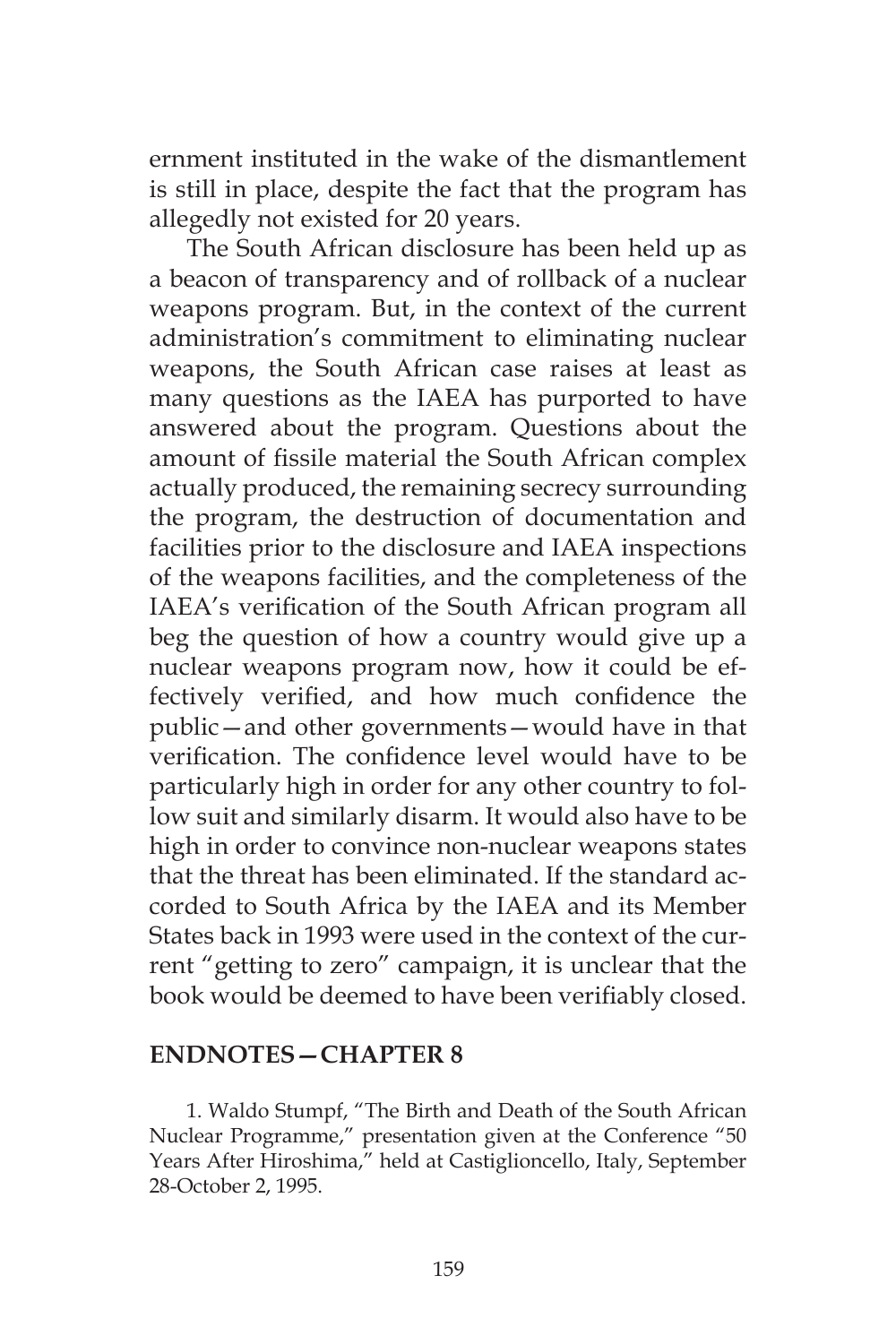2. Thomas B. Cochran, "High-Enriched Uranium Production for South African Nuclear Weapons," *Science and Global Security*, Vol. 4, No. 2, Winter 1993/94.

3. *Ibid*.

4. South African Fundamental Atomic Research Installation, Pelindaba, South Africa.

5. Frank Pabian, "The South African Denuclearization Exemplar: Insights for Nonproliferation," Stanford, CA: Stanford University, Los Alamos National Laboratory and Center for International Security and Cooperation (CISAC).

6. The exact date of that conversion is subject to dispute: Waldo Stumpf, the former head of the Atomic Energy Corporation, stated that the project took a military turn in 1977, while former South African President F. W. de Klerk said it was around 1974. A U.S. intelligence report estimated the change to have taken place in 1973.

7. "South Africa Country Profile," Nuclear Threat Initiative, available from *www.nti.org/country-profiles/south-africa/*.

8. Zulu for "No discussion."

9. Zulu for "End of discussion."

10. Afrikaans for "stand firm."

11. Sara Kutchesfahani and Marcie Lombardi, "South Africa," James E. Doyle, ed., *Nuclear Safeguards, Security, and Nonproliferation: Achieving Security with Technology and Policy*, Oxford, UK: Butterworth-Heinemann, 2008, p. 292.

12. David Albright, "South Africa's Secret Nuclear Weapons," Washington, DC: Institute for Science and International Security, May 1994, available from *isis-online.org/publications/southafrica/ ir0594.html*.

13. *Ibid*.; and Verne Harris, Sello Hatang, and Peter Liberman, "Unveiling South Africa's Nuclear Past, *Journal of Southern African Studies*, Vol. 30, No. 3, September 2004.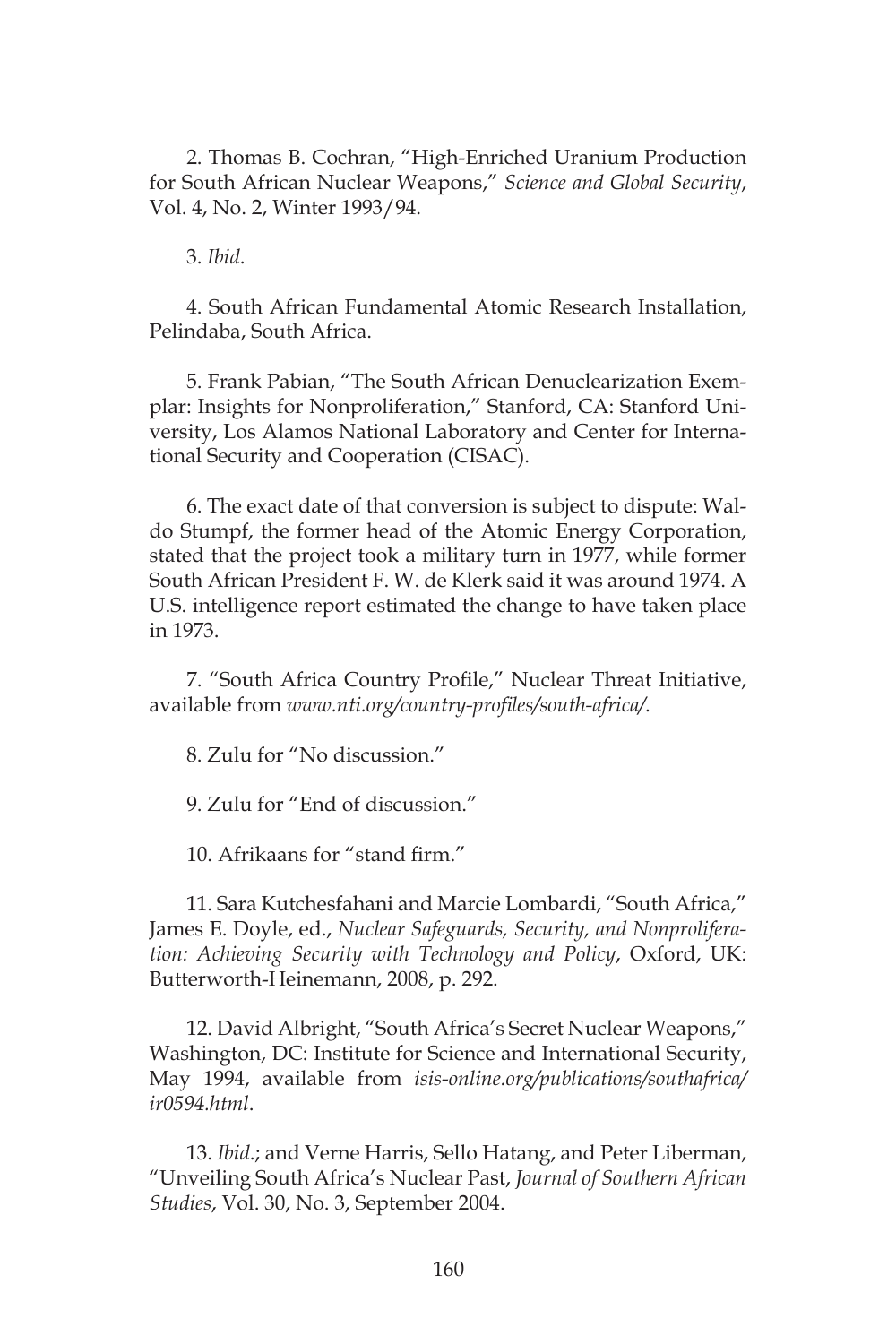14. "Secret documents reveal Israel and South Africa Weapons Talks," *New York Beacon*, July 3-9, 2010.

15. Editorial, "South Africa's Unexploded Bombs," *The New York Times*, March 27, 1993

16. Pabian.

17. One of the CSIR scientists, W. L. Grant, received reactor physics training in the United States.

18. *Ibid*.; and Pabian.

19. Former South African Foreign Minister RF 'Pik" Botha in an interview with Dr. Sue Onslow (LSE IDEAS Fellow) Pretoria, July 15, 2008, p. 12, available from *www.lse.ac.uk/IDEAS/ programmes/africaProgramme/pdfs/bothaInterview.pdf.*

20. Harris *et al*.

21. *Ibid*.

22. Nina Lelyveld, "South Africa Provides a Cautionary Tale: The Country Disarmed Voluntarily, but Questions about Its Nuclear Program Remain. Some Say Records No Longer Exist," *Los Angeles Times*, March 13, 2003.

23. *Ibid*.

24. Classified Document, "South Africa: Nuclear case closed?" Washington, DC: United States Department of State, December 19, 1993, declassified on July 18, 2003, p. 1.

25. U.S. Department of State, "South Africa's Options to Conceal Highly Enriched Uranium," Bureau of Intelligence and Research (INR). Memo, March 3, 1992, available from *www.gwu. edu/~nsarchiv/NSAEBB/NSAEBB181/sa29.pdf*.

26. U.S. Department of State, INR memo to the Director of Central Intelligence, Nonproliferation Center, August 26, 1992, available from *www.gwu.edu/~nsarchiv/NSAEBB/NSAEBB181/ sa30a.pdf*.